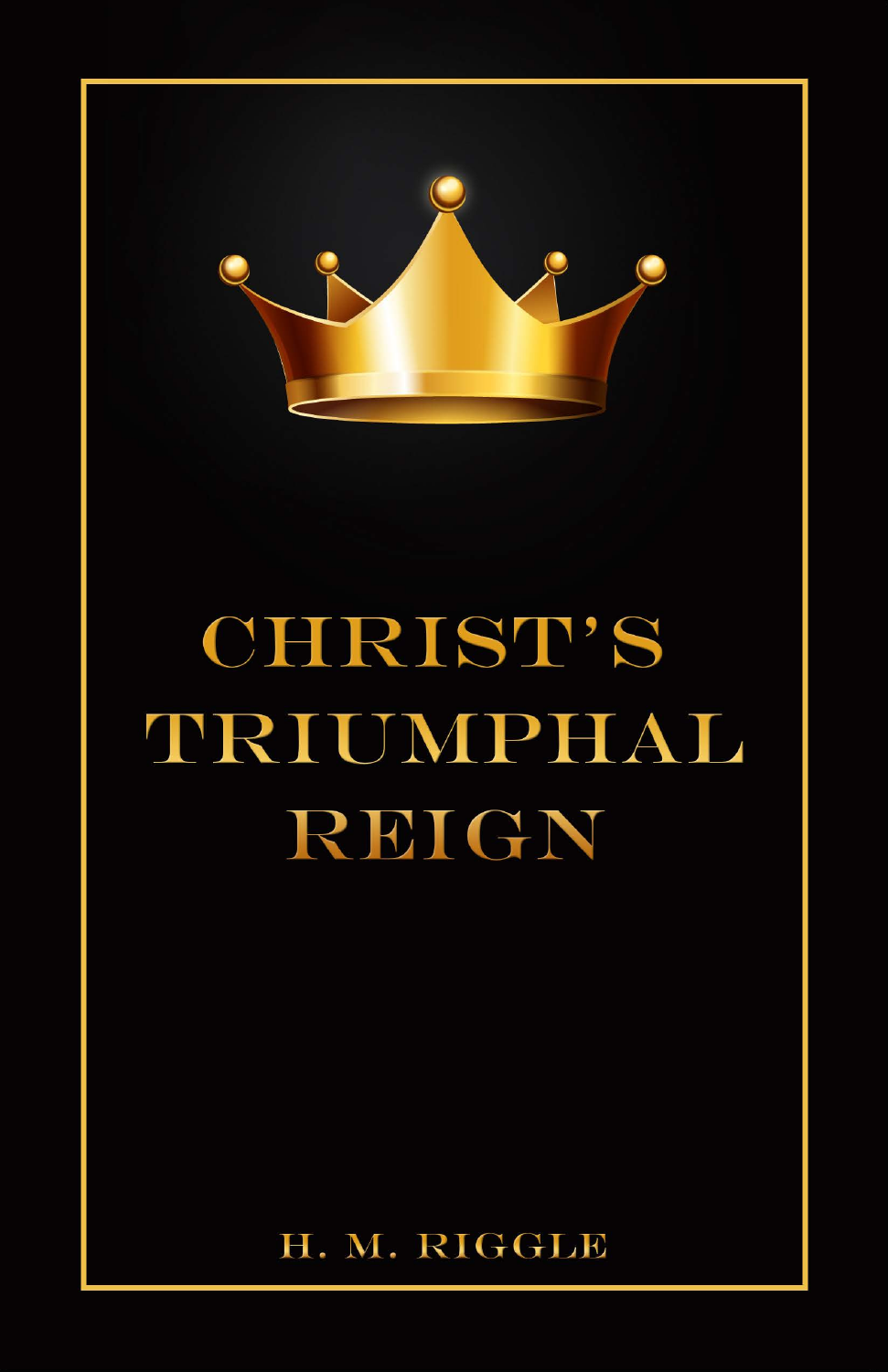Originally Published by Gospel Trumpet Company 1930

#### **FAITH PUBLISHING HOUSE**

*Digitally Published by* **GOSPEL TRUTH PUBLISHING <www.churchofgodeveninglight.com>**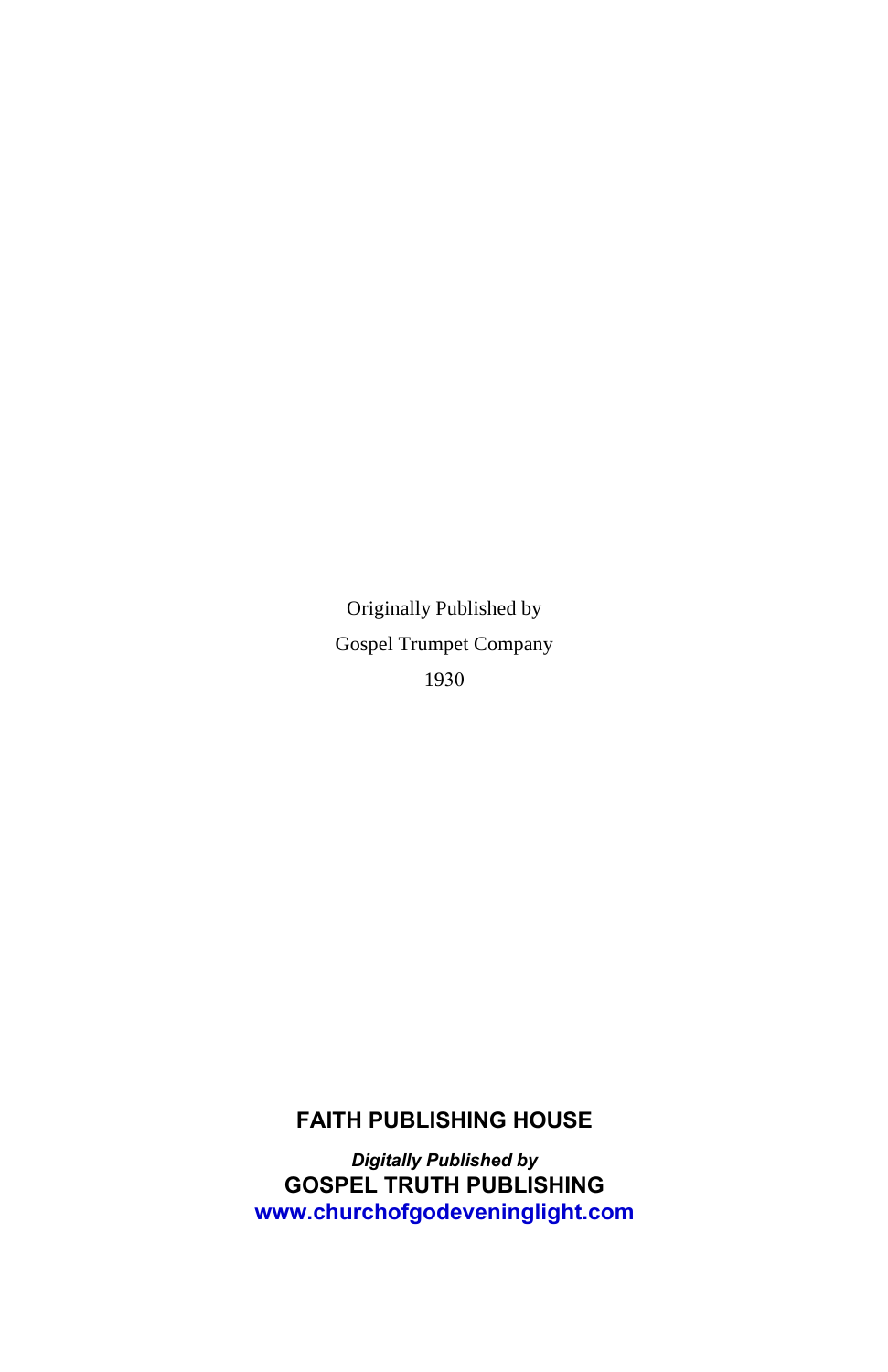# **Christ's Reign Foretold by the Prophets**

The writings of the Old Testament seers are thickly sprinkled with sparkling prophecies relative to the blessings and privileges of the Christian dispensation. In many of the Psalms, David foretold how the Messiah would reign over Mount Zion forever. The term Zion generally signified the New Testament church. The evangelistic prophet Isaiah thus expressed it: "Behold, a king shall reign in righteousness, and princes shall rule in judgment." (Isa. 32:1). In the old dispensation, Jehovah was recognized by the children of Israel, and also by the nations about them, as the national God of the Jewish people, the ruler of the Israelitish nation alone. But it was foreseen that with the ushering in of the new dispensation, "He shall speak peace unto the heathen: and his dominion shall be from sea even to sea, and from the river even **to the ends of the earth."** (Zech. 9:10). "And the Lord shall be king **over all the earth:** and in that day there shall be one Lord, and his name one." (Zech. 14:9).

## **Christ's Reign Fulfilled Under the Gospel**

"Now after that John was put in prison, Jesus came into Galilee, preaching the gospel of the kingdom of God, and saying, "The time is fulfilled, and the kingdom of God is at hand: repent ye, and believe the gospel." (Mark 1:14, 15). The time foretold by the prophets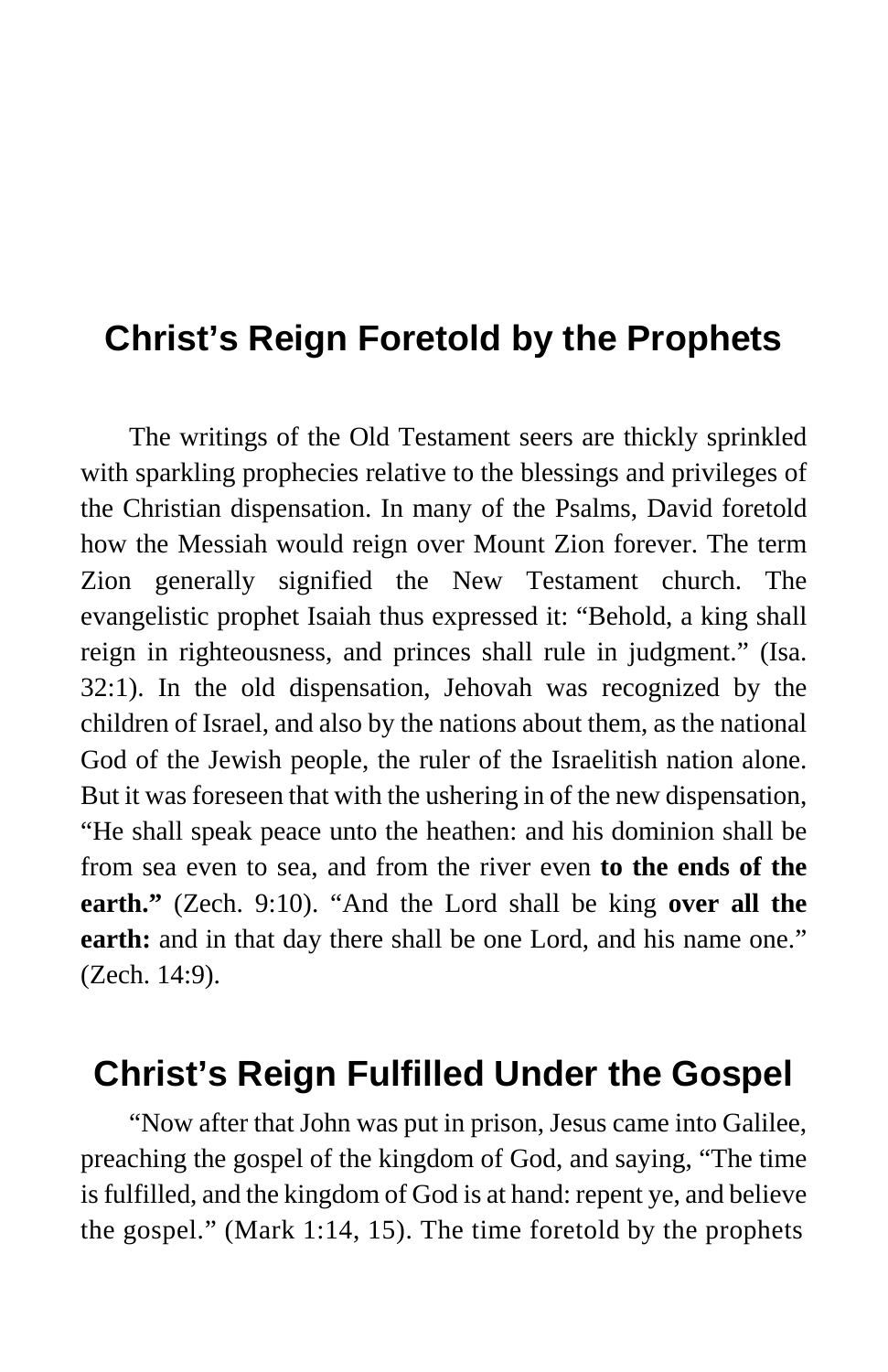when the God of heaven would set up his everlasting kingdom and when the Messiah would begin his reign, Christ declared to be **"fulfilled."** The kingdom of God was then **"at hand."**

That the gospel dispensation is the age in which Christ's kingdom and reign would be fully established, is proved beyond question by Jesus' own words, as recorded in Luke 17:20, 21: "And when he was demanded of the Pharisees, when the kingdom of God should come, he answered them and said, The kingdom of God cometh not with observation: neither shall they say, Lo here! or, lo there! for, behold, the kingdom of God is within you." Other translations render this last clause, "the reign of God is within you." Paul makes this clear in Rom. 14:17: "For the kingdom of God is not meat and drink; but righteousness, and peace, and joy, in the Holy Ghost." That all this is a present reality, is made clear by reference to Col. 1:13: "Who hath delivered us from the power of darkness and hath translated us into the kingdom of his dear Son." And again: "I John, who also am your brother, and companion in tribulation, and **in the kingdom** and patience **of Jesus Christ**." (Rev. 1:9).

These texts are decisive. Christ now has a kingdom, and a kingdom supposes a king.

## **Christ Is Now King**

Millennial teachers assert that Christ is not now a king but that He will be in an age following the present dispensation. To admit that Christ is now king would be utterly fatal to their position. Mark well this fact.

Reader, be assured that Christ is king throughout the present dispensation. He was not made king by some legislative act, but **was**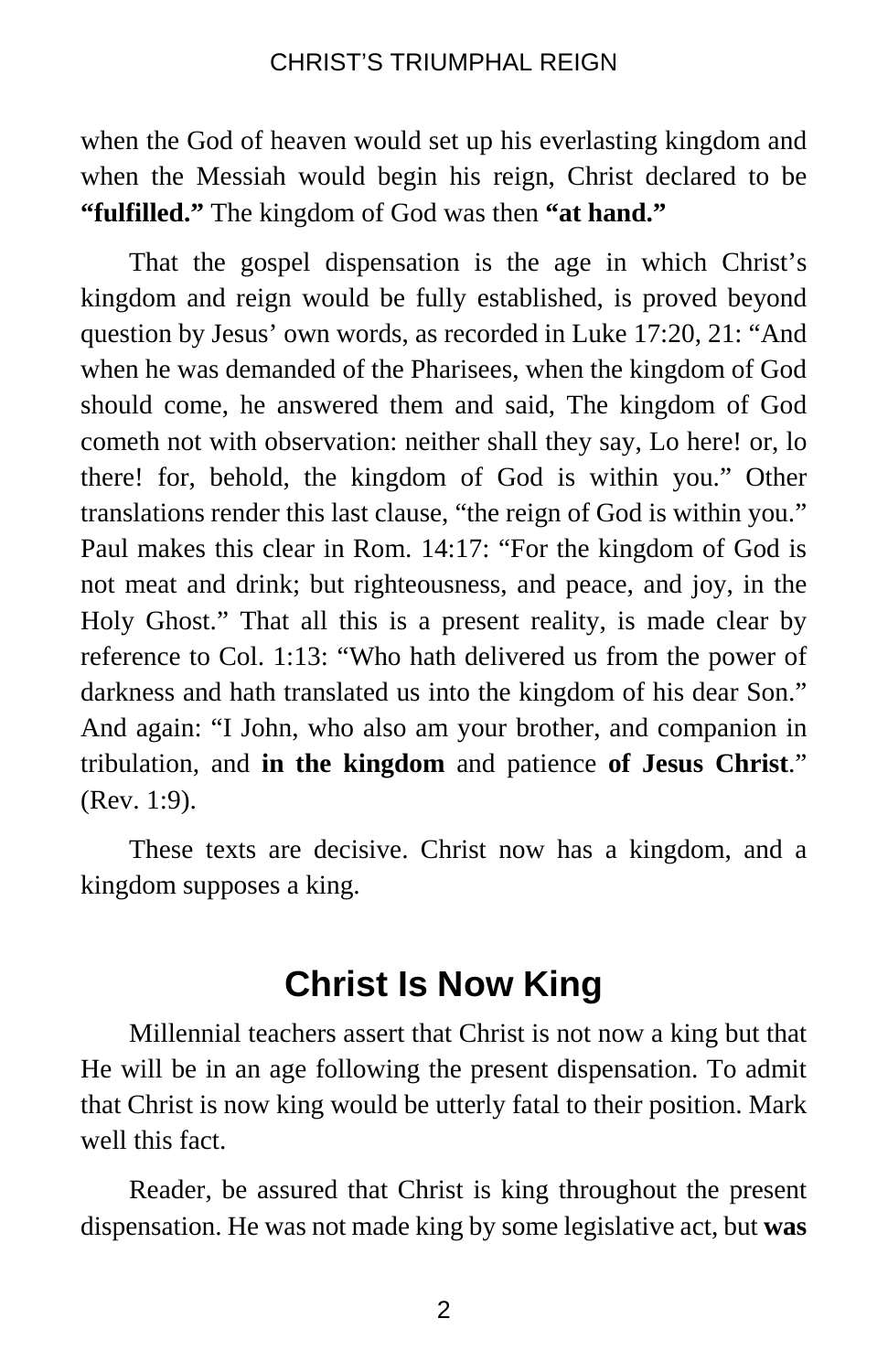**born a king**. When the wise men from the East came to Jerusalem, they inquired, "Where is he that is born king of the Jews?" When Jesus stood before Pilate he said: "My kingdom is not of this world: if my kingdom were of this world, then would my servants fight, that I should not be delivered to the Jews: but now is my kingdom not from hence. Pilate therefore said unto him, Art thou a king then? Jesus answered, Thou sayest that I am a king. To this end was I born, and for this cause came I into the world." (John 18:36, 37). Here Christ acknowledged that he had a kingdom. He terms it "my kingdom." Pilate at once asked, "Art thou a king then?" Jesus answered, "Thou sayest that I am a king." This is equivalent to: "It is true that I am a king. To this end was I born, and for this cause came I into the world."

He came to set up and maintain a spiritual government, and this government was established in and by the truth. All who love the truth will hear his voice and attend to the spiritual doctrine he preaches. Nathaniel, who was an Israelite indeed, and free from guile, addressed Jesus thus: "Rabbi, thou art the Son of God; thou art the King of Israel" (John 1:49); and Christ did not reprove him for thus addressing Him.

At the time of Christ's triumphant entry into Jerusalem, "the whole multitude of the disciples began to rejoice and praise God with a loud voice for all the mighty works that they had seen; saying, Blessed be the king that cometh in the name of the Lord: peace in heaven, and glory in the highest." (Luke 19:37, 38). And "much people that were come to the feast . . . went forth to meet him, and cried; Hosanna: Blessed is the king of Israel that cometh in the name of the Lord. And Jesus, when he had found a young ass, sat thereon; as it is written; Fear not, daughter of Sion: behold thy King cometh sitting on an ass's colt." (John 12:12-15).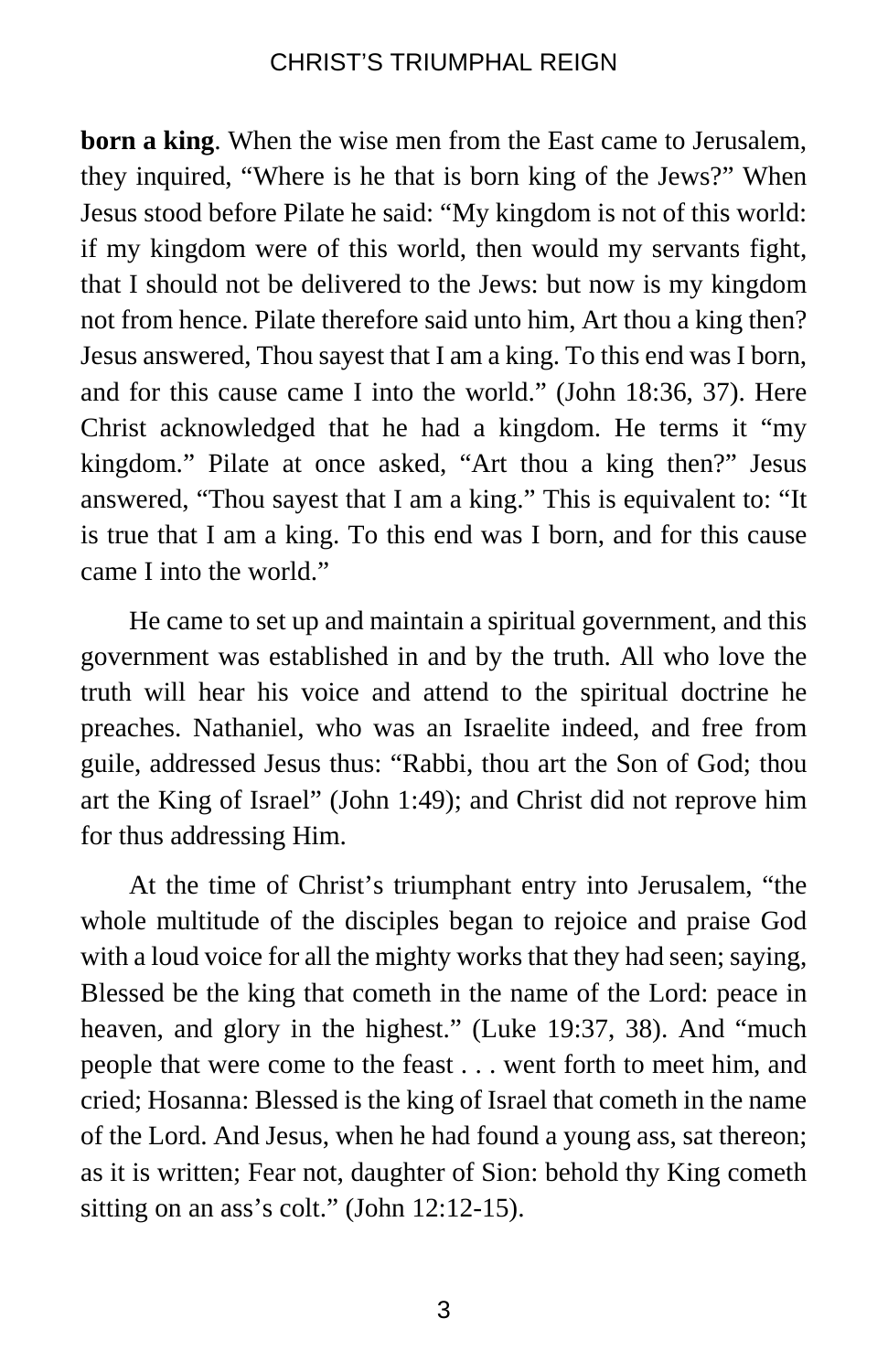From these texts we learn two things: First, that Christ, even during His personal ministry, had a kingdom; second, that He was then reigning as king and was acknowledged as such by the multitude of His disciples. They were not mistaken in this, for the inspired writer informs us that "all this was done that it might be fulfilled which was spoken by the prophet, saying, Tell ye the daughter of Sion, Behold, thy King cometh unto thee, meek, and sitting upon an ass, and a colt the foal of an ass." (Matt. 21:4, 5). Thus it is an established fact that Christ is king. And if He is king He must have a kingdom, for a king presupposes a kingdom.

The evangelistic prophet Isaiah foretold the coming of the Messiah and His office and work as follows: "For the Lord is our judge, the Lord is our lawgiver, the Lord is our king; he will save us." (Isa. 33:22). From this it is seen that Jesus was to be king at the very time that He came to save His people. In that day the apostle said: "Behold **now** is the day of salvation." Therefore Christ was, and is now, king.

In Rev. 17:14, it is written: "He is Lord of lords, and King of kings." Again, in 1 Tim. 6:14, 15: "Our Lord Jesus Christ: . . . who is the blessed and only Potentate, the King of kings and Lord of lords." From the foregoing Scriptures it will be seen that even during the days of His incarnation, Christ was king and had a kingdom. But at the time of His ascension into heaven, when He took His seat upon the throne at the right hand of His Father, this was true in a greater and more comprehensive sense.

First, by means of His own death, which made an atonement for sin, Christ procured the almighty energy of the Holy Spirit in our favor, thus rendering useless and ineffectual all the operations of him who had the power or influence to bring death and sin into the world; that is, the devil. By Christ's triumphant resurrection from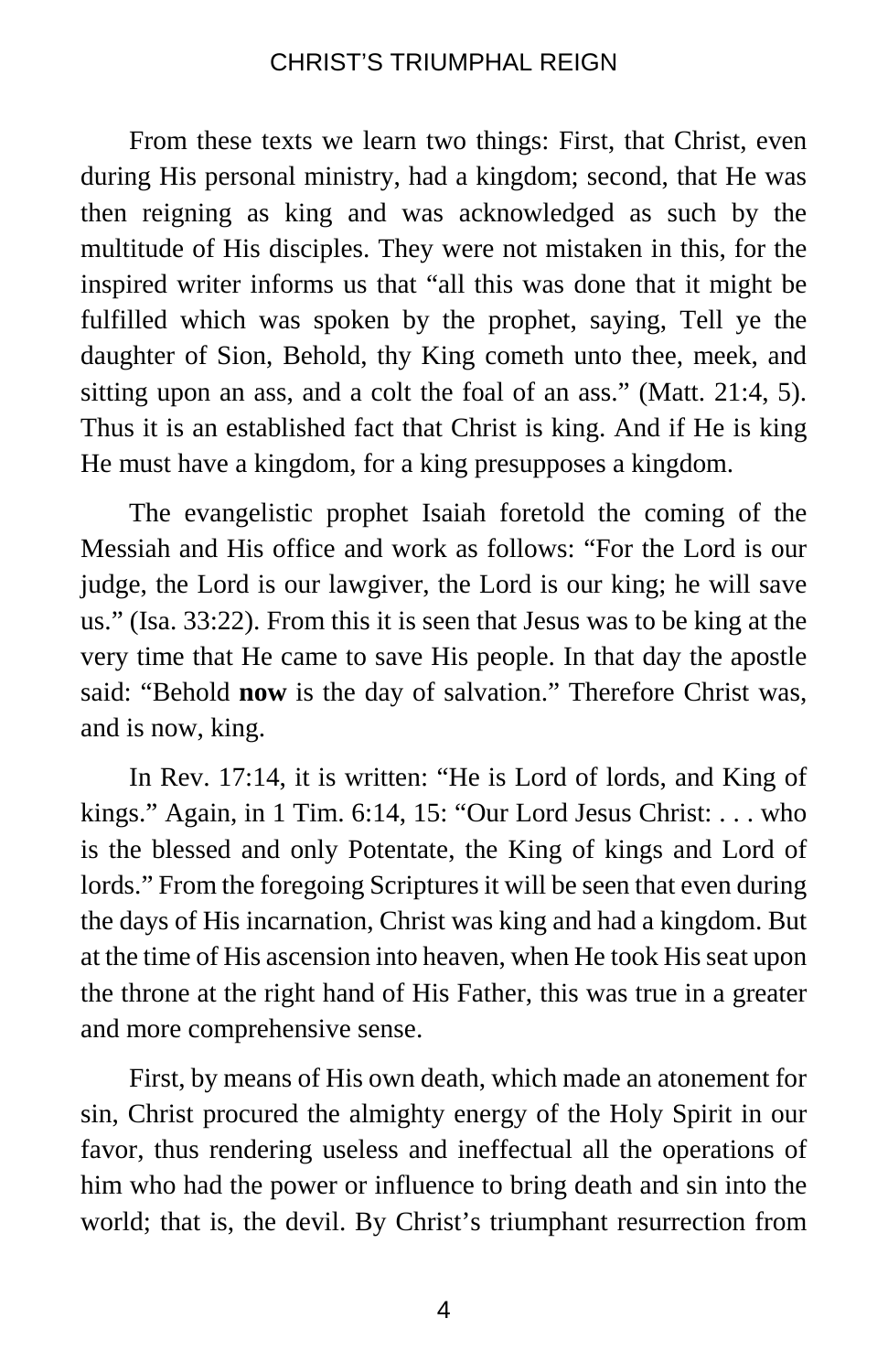the grave, He broke the bars of death asunder; He destroyed the victory of the grave, and extracted the sting of death itself: He purchased for us full salvation from all sin.

Just forty days after the resurrection, Christ ascended into heaven and took His seat at the right hand of the Father. Thus He was "by the right hand of God exalted." (Acts 2:33). "The God of our fathers raised up Jesus . . . Him hath God exalted with his right hand to be a Prince and a Saviour." (Acts 5:30, 31). He is now "Prince of life," the "Prince of peace."

A "prince is a sovereign; the chief and independent ruler of a nation or state. Thus, when we speak of the princes of Europe, we include emperors and kings."—Webster. In Rev. 1:5, Christ is said to be "the prince of the kings of the earth." But why multiply texts of Scripture? All these Scriptures positively teach that Jesus Christ, in this dispensation, is King and Sovereign of His church, yea, King over all heaven and earth. It is now that "we see Jesus . . . **crowned** with glory and honor." (Hebrews 2:9).

"Wherefore God also hath highly exalted him and given him a name which is above every name." "Which he wrought in Christ **when he raised him from the dead**, and set him at his own right hand in the heavenly places, far above all principality, and power, and might, and dominion, and every name that is named, not only in this world, but also in that which is to come; and hath put all things under his feet and gave him to be the head over all things to the church." (Eph. 1:20-22). This is decisive. Christ is now king, the ruling head, supreme over all, the sovereign of both heaven and earth. "Our Lord . . . is the King of kings, and Lord of lords." (1 Tim. 6:15). Not merely is he king in name, but in fact, also. In the Revelation Christ's kingdom is brought to view under the symbol of a white horse and its rider: "I saw, and behold a white horse: and he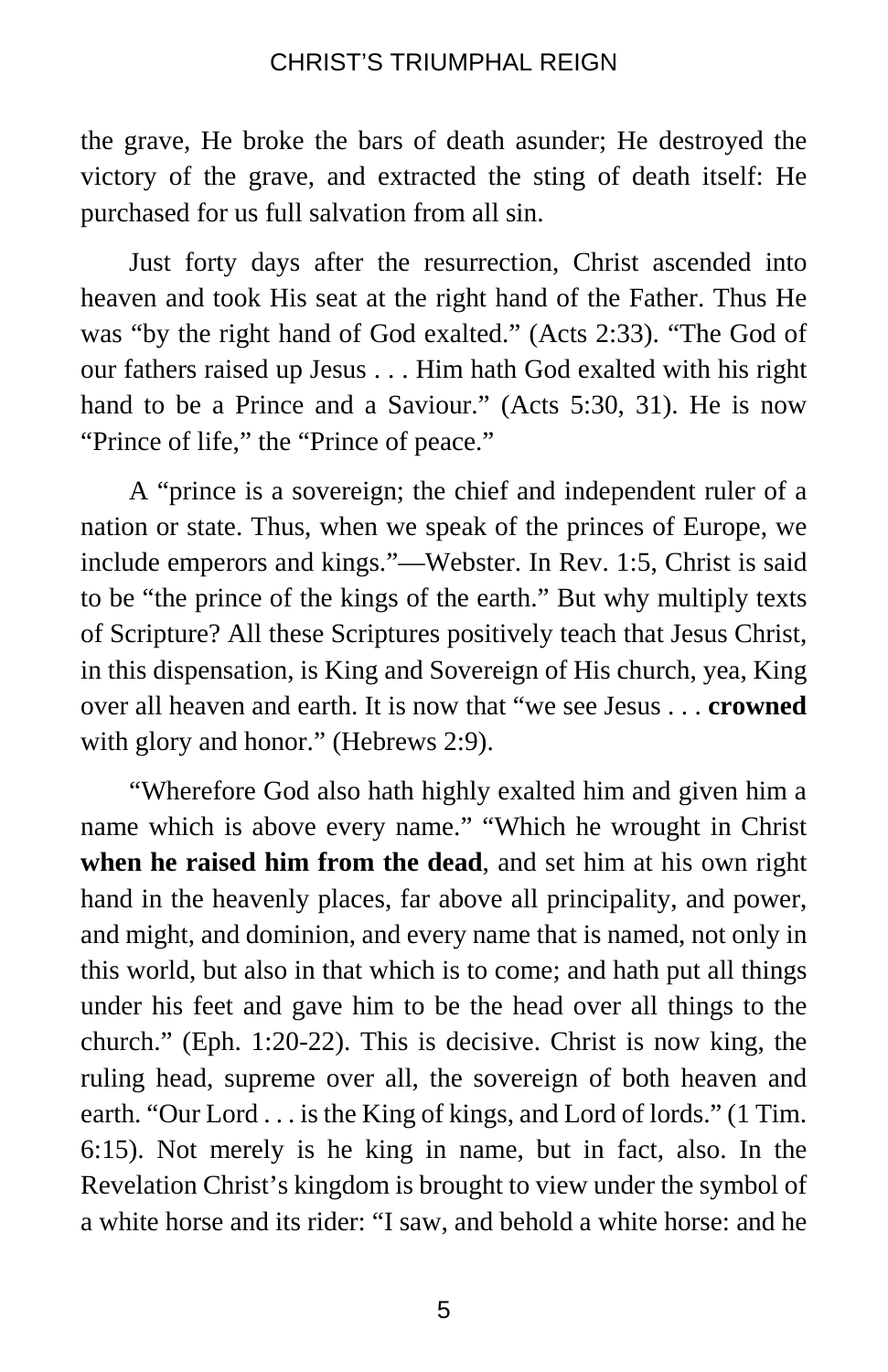that sat on him had a bow; and **a crown was given unto him** and he **went forth conquering, and to conquer**." (Rev. 6:2).

The uniform testimony of all the foregoing texts proves conclusively that not in a future age, but when God raised Christ from the dead, He set him at His own right hand in the heavenly places, far above all principality and power and might and dominion and every name that is named; and hath put all things under his feet and given him to be head over all things to the church. What could be clearer? We have the first thing essential to the establishment and existence of a kingdom—Christ, as a sovereign and king, the ruling head of the church, his kingdom. "But unto the Son he saith, Thy throne, O God, is forever and ever: a sceptre of righteousness is the sceptre of thy kingdom." (Heb. 1:8).

# **Christ on David's Throne**

In order to sustain their position, those who hold to the millennial theory, claim that Christ is not now sitting on the throne of David in this dispensation, and that therefore there must be another age, a period of a thousand years, in which Christ will sit upon the throne of David. Some of them go so far as to say that the throne of David will be reestablished in Jerusalem, and that Christ will there reign over literal Israel, when as a nation they will again be restored to their former glory.

To the natural mind this is a very beautiful theory, and appeals to the uninformed; but those who make a careful investigation of the truth of the Bible will clearly see that such theories are but the mere speculations of human minds, and in reality are not founded on Holy Writ.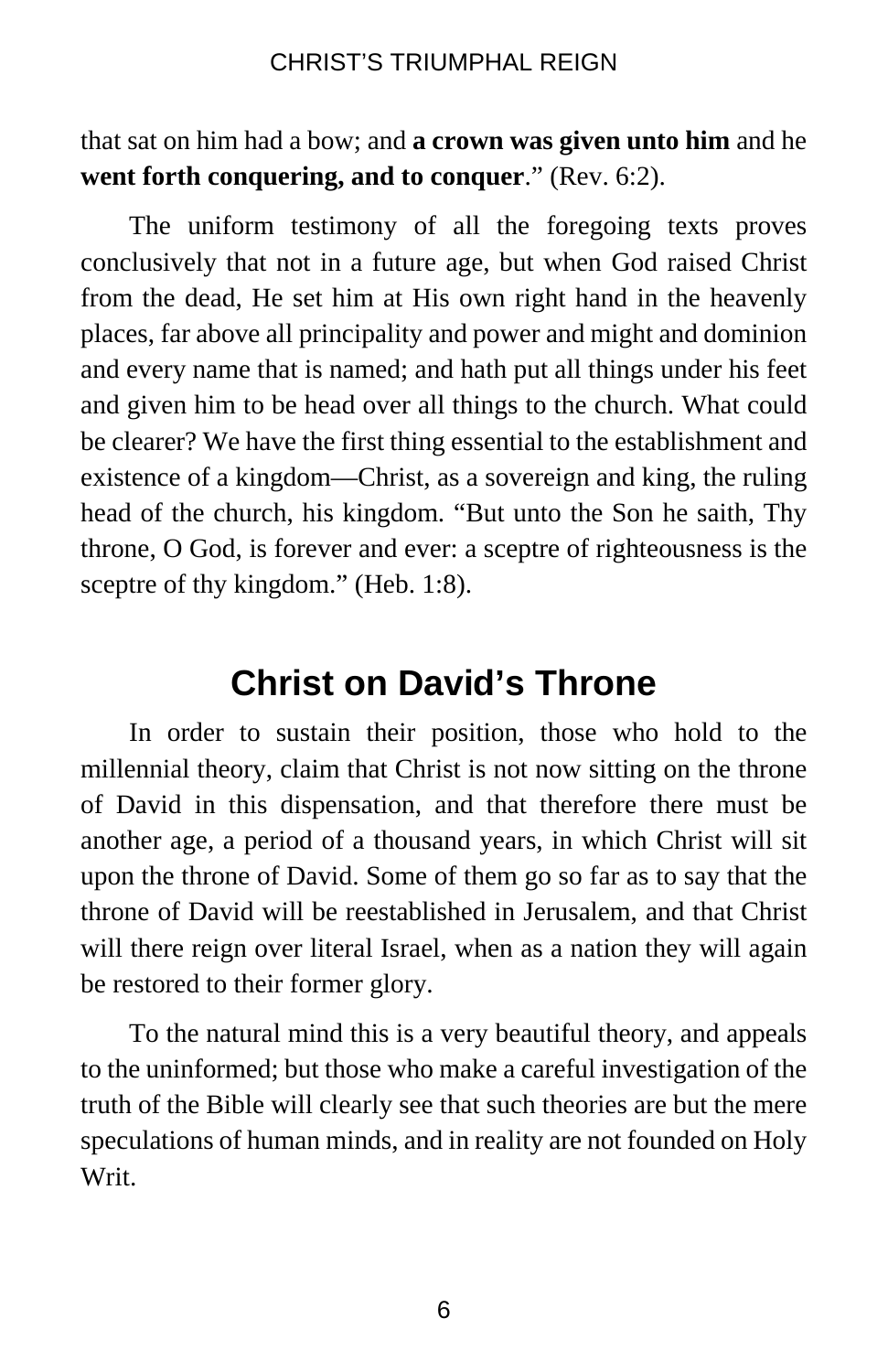In the first place, the literal throne of David can never be reestablished. "Throne" can mean only sovereign power and dignity. Therefore, as David was exalted to this place of power and government in Israel, so the Lord Jesus Christ, who is the seed of David, would be raised up and exalted to a state and place of sovereign power, a king to rule in righteousness. This is all that can be meant by Christ's sitting upon the throne of David. If it can be shown that Christ now, during the present dispensation, fills this place; that Christ now occupies the very place and position that the prophets foretold, then the millennial contention will be refuted.

Open your Bible to 2 Sam. 7:12-16: "And when thy days be fulfilled, and thou shalt sleep with thy fathers, I will set up thy seed after thee, which shall proceed out of thy bowels, and I will establish his kingdom. He shall build an house for my name, and I will establish the throne of his kingdom forever . . . . And thine house and thy kingdom shall be established forever before thee: thy throne shall be established forever." As before observed, if we find clear evidence that in this dispensation Christ sits upon David's throne, then why look for another age in which will be accomplished what is now being fulfilled in this present age? Note the above prophecy. It was God's promise to David. Primarily, it reached its fulfillment in Solomon, who sat upon David's throne; but in it is contained a clear reference to the government of the spiritual kingdom—the kingdom of the Messiah. "I will establish the throne of his kingdom forever." "Thy house and thy kingdom shall be established forever." This refers to Christ and the spiritual kingdom he came to establish. The "house" in this prophecy refers to both the temple Solomon built in Jerusalem and to the church which Christ established; for this is declared to be "the house of God, which is the church of the living God, the pillar and ground of the truth." Solomon's temple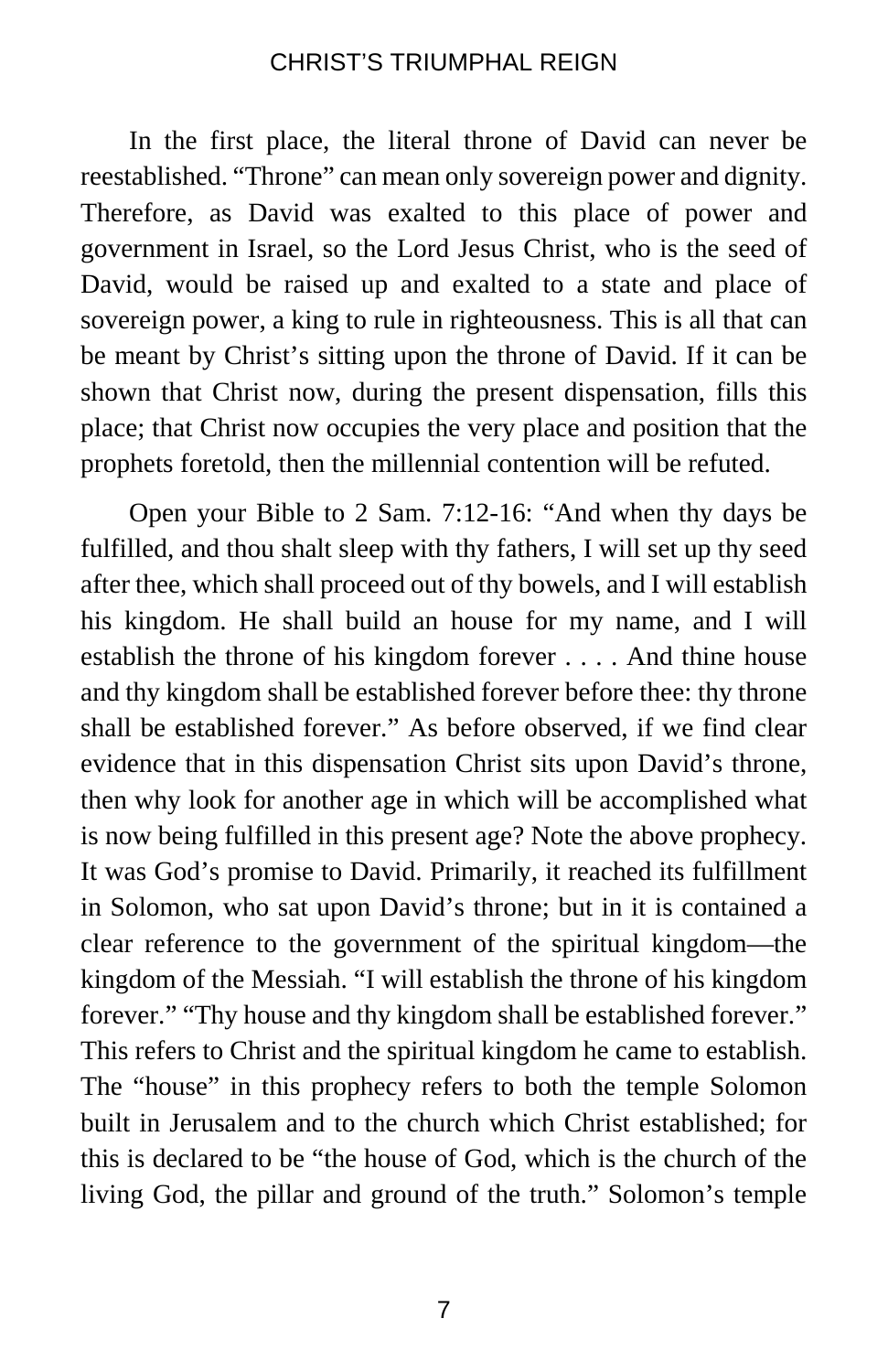was a type of the New Testament church. The real burden of the entire prophecy reaches its glorious fulfillment in Christ.

Now, let the reader observe that at the very time this kingdom and throne of David was to be established forever, it was said of David himself, "Thou shalt sleep with thy fathers." So instead of Christ's sitting on David's throne after the resurrection, as millennial teachers declare, this text proves that it would take place while David was still sleeping with his fathers. How beautifully this harmonizes with the New Testament declaration of Peter as recorded in Acts 2:29, 30: "Men and brethren, let me freely speak unto you of the patriarch David, that he is both dead and buried, and his sepulcher is with us unto this day. Therefore being a prophet, and knowing that God had sworn with an oath to him, that of the fruit of his loins, according to the flesh, he would raise up Christ to sit on his throne." Here we have the application of God's promise to David. It referred to Christ and reached its fulfillment at the time of Christ's resurrection from the dead. David himself refers to this promise in Psa. 132:11: "The Lord hath sworn in truth unto David; he will not turn from it; of the fruit of thy body will I set upon thy throne." It is clear that the prophet was here speaking directly of Christ, when he said, "Of the fruit of thy body will I set upon thy throne." For this purpose Christ came into the world. Paul speaks: "Concerning his Son Jesus Christ our Lord, which was made of the seed of David according to the flesh; and declared to be the Son of God with power, according to the spirit of holiness, by the resurrection from the dead." (Rom. 1:3, 4).

# **Christ Now Reigns**

Instead of pointing to a future age for the fulfillment of these prophecies, the apostles clearly understood that they were to be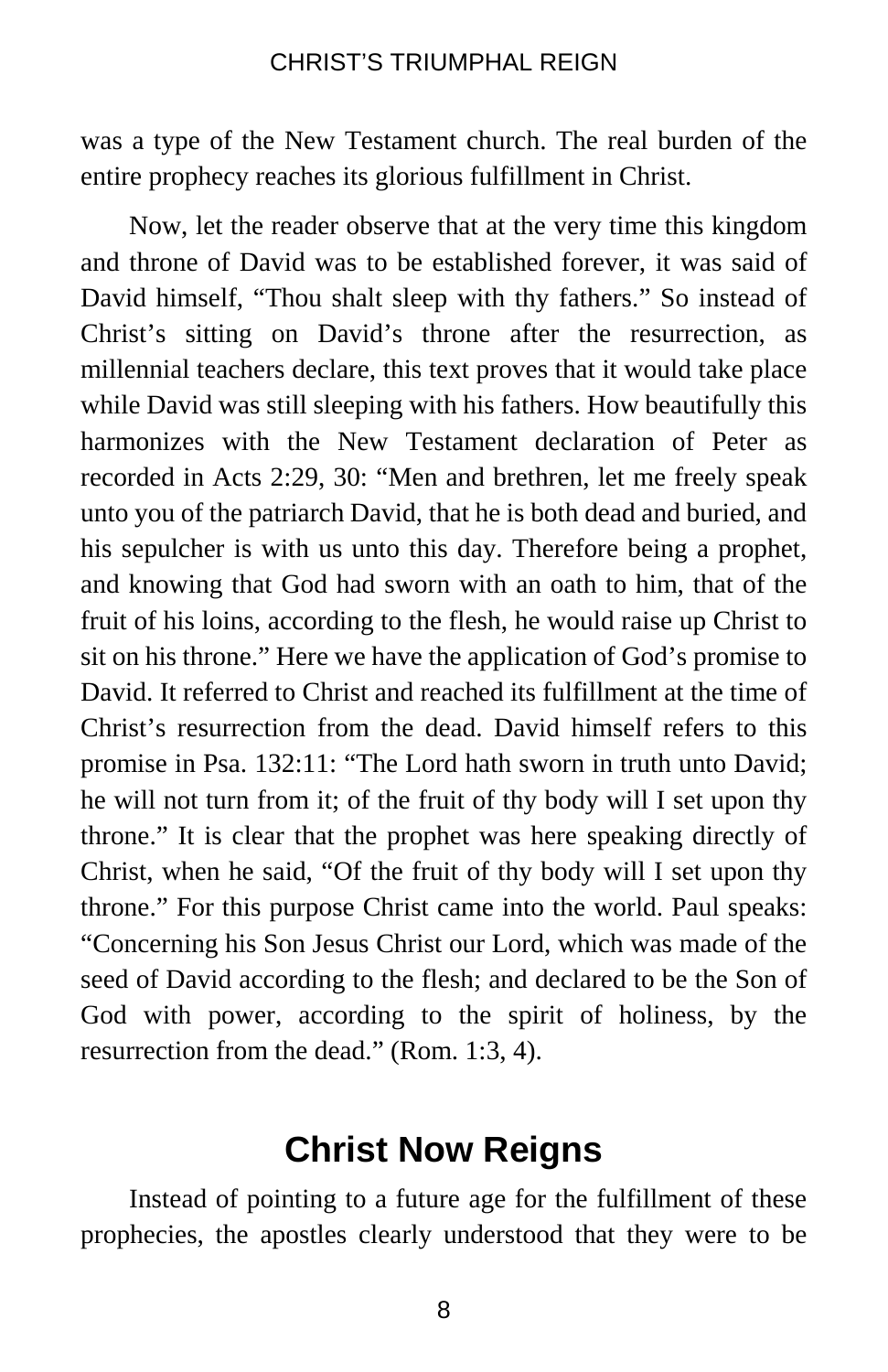fulfilled in this dispensation; and certainly we are safe in accepting the apostles' interpretation rather than the fancied theories of men at this present time. The fulfillment of this scripture as mentioned in the second chapter of Acts, clearly evinces the fact that in this dispensation Christ would sit upon David's throne. We turn to Isa. 9:6, 7: "For unto us a child is born, unto us a son is given: and the government shall be upon his shoulder: and his name shall be called Wonderful, Counselor, the mighty God, the everlasting Father, the Prince of Peace. Of the increase of his government and peace there shall be no end, upon the throne of David, and upon his kingdom, to order it and to establish it with judgment and with justice from henceforth even forever. The zeal of the Lord of hosts will perform this." This is an illustrative prophecy of the incarnation of Christ, with an enumeration of those characteristics in which he stands most nearly related to mankind as their Savior, and by which his infinite majesty and godhead are shown. He is called Wonderful; wonderful in his conception, birth, preaching, miracles, suffering, death, resurrection, and ascension; wonderful in his person, and wonderful in his working. He is the Counselor that expounds the law, shows its origin, nature, and claims. He ever appears in the presence of God for men. He is the mighty God—"God manifest in the flesh"; the everlasting Father—the origin of all things, the cause of existence, the Father of the spirits of all flesh; the Prince of Peace. The government rests on his shoulder, and upon his throne in his kingdom, he executes judgment and justice; and the increase of his government and peace shall continue forever. To it there will be no end.

But when should all this be fulfilled? At the beginning of the Christian dispensation or at the beginning of a supposed millennial age? The answer is positive and dear. It was when a "child" was "born" unto us, when a "son" was "given." From this it is obvious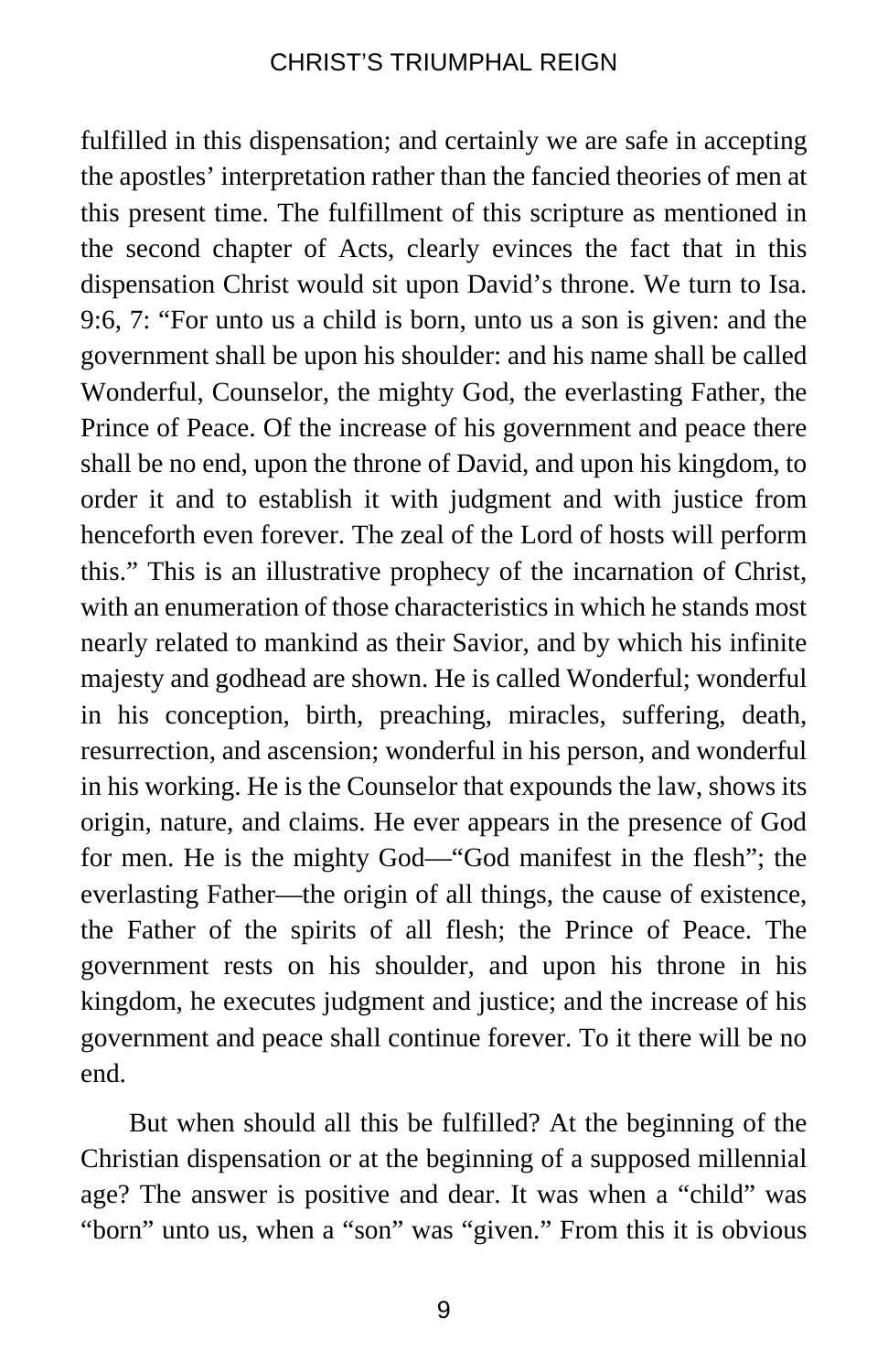that the reign of Jesus Christ on the throne of David, began in the days of his incarnation. And this is settled beyond question by the angel's announcement to Mary, as recorded in Luke 1:31-33: "Fear not, Mary, for thou hast found favor with God, and behold thou shalt conceive in thy womb, and bring forth a son, and shalt call his name Jesus. He shall be great and shall be called the Son of the Highest: and the Lord God shall give unto him the throne of his father David; and he shall reign over the house of Jacob forever, and of his kingdom there shall be no end." Now do we have presented in this prophecy, two dispensations? Not by any means. The birth of Christ, his name, his throne, and reign, are all connected and must be in the same dispensation; that is, in the present one. This text refers to him as the everlasting head and sovereign of his church. His government and kingdom shall be eternal. Revolutions may destroy kingdoms of the earth, but the powers of hell and death shall never be able to destroy or to injure the kingdom of Christ. His is the only dominion that shall never have an end. Here we have the glory, extent, and perpetuity of the evangelical kingdom.

All these scriptures clearly locate Christ's kingdom and reign as beginning at his first advent. It was when he was born into the world as a son that he became a king and established his kingdom. And this is identical with his sitting on the throne of David. The Jews well understood that Christ claimed to be the king of Israel, for while hanging on the cross in the throes of death, the scribes and elders said, "He saved others, himself he cannot save. If he be the King of Israel, let him now come down from the cross, and we will believe him." (Matt. 27:32). All these texts confirm the fact that Christ began his reign on the throne of David, even during the days of his incarnation. Being born a king, and clothed with all the authority of heaven, he began to deliver and to execute the laws of his spiritual kingdom. His authority was supreme. The people were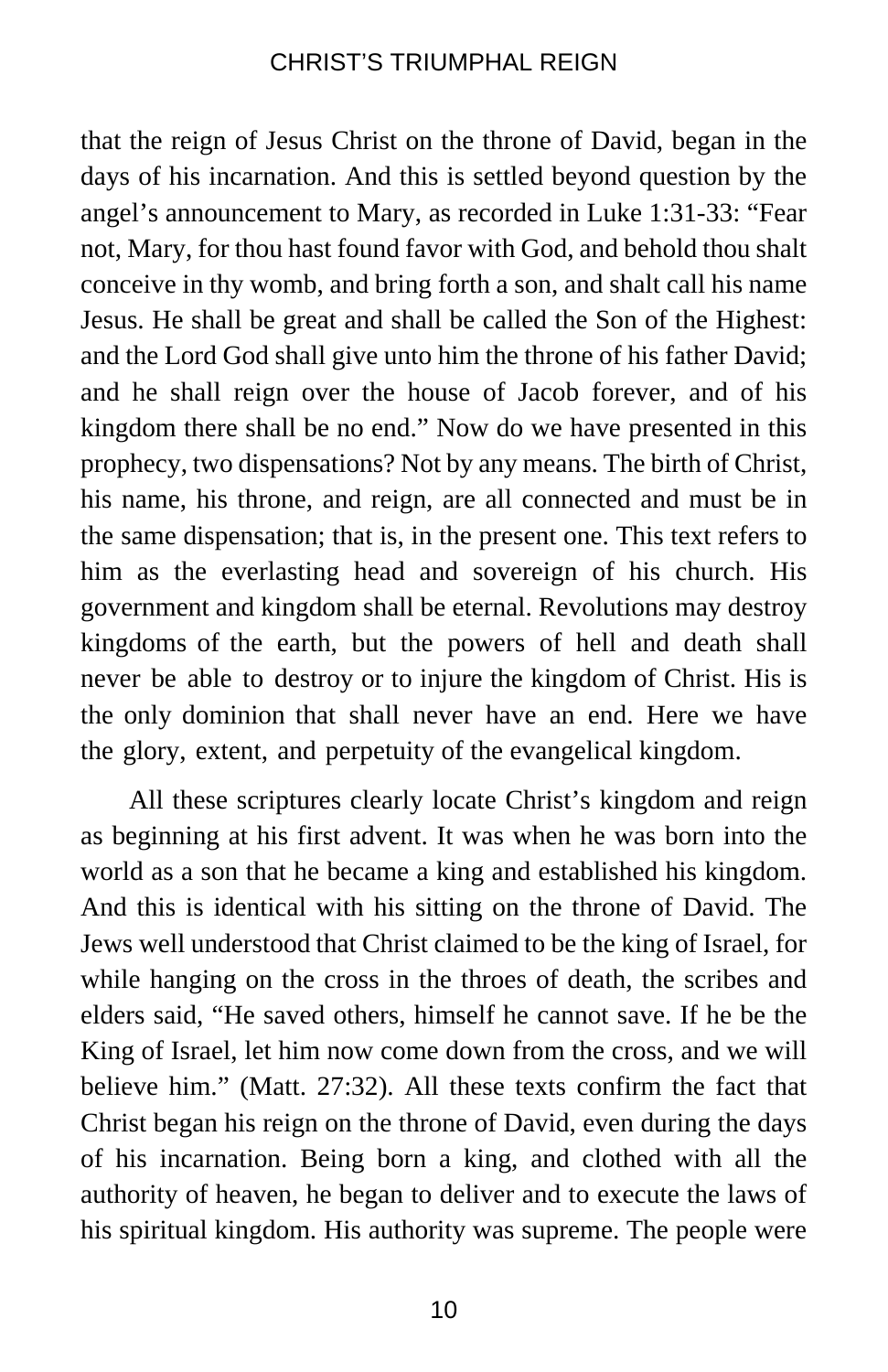compelled to say, "Never man spake like this man," and that "he spake as one having authority, and not as the scribes." But in a much greater and more comprehensive sense are these prophecies fulfilled since Christ has risen from the dead, ascended into heaven, and sent forth the Holy Spirit as his personal representative on earth, to execute his law and to point out the way of salvation.

This is clearly brought out by reference to Acts 2:29-36: "Men and brethren, let me freely speak unto you of the patriarch David, that he is both dead and buried, and his sepulcher is with us unto this day. Therefore being a prophet, and knowing that God had sworn with an oath to him, that of the fruit of his loins, according to the flesh, he would raise up Christ to sit on his throne; he, seeing this before, spake of the resurrection of Christ, that his soul was not left in hell, neither his flesh did see corruption. This Jesus hath God raised up, whereof we all are witnesses. Therefore, being by the right hand of God exalted, and having received of the Father the promise of the Holy Ghost, he hath shed forth this which ye now see and hear. For David is not ascended into the heavens: but he saith himself, The Lord said unto my Lord, Sit thou on my right hand, until I make thy foes thy footstool. Therefore let all the house of Israel know assuredly, that God hath made that same Jesus, whom ye have crucified, both Lord and Christ."

It would seem that this language is so clear that none could misunderstand it. Peter was preaching to the Jews, and assured them that the promise of God to David, sworn to, and confirmed by an oath, declared "that of the fruit of his loins according to the flesh, he would raise up Christ to sit on his throne," that this Jesus "hath God raised up," yea, "let all the house of Israel know assuredly that God hath made this Jesus whom ye crucified, both Lord and Christ." He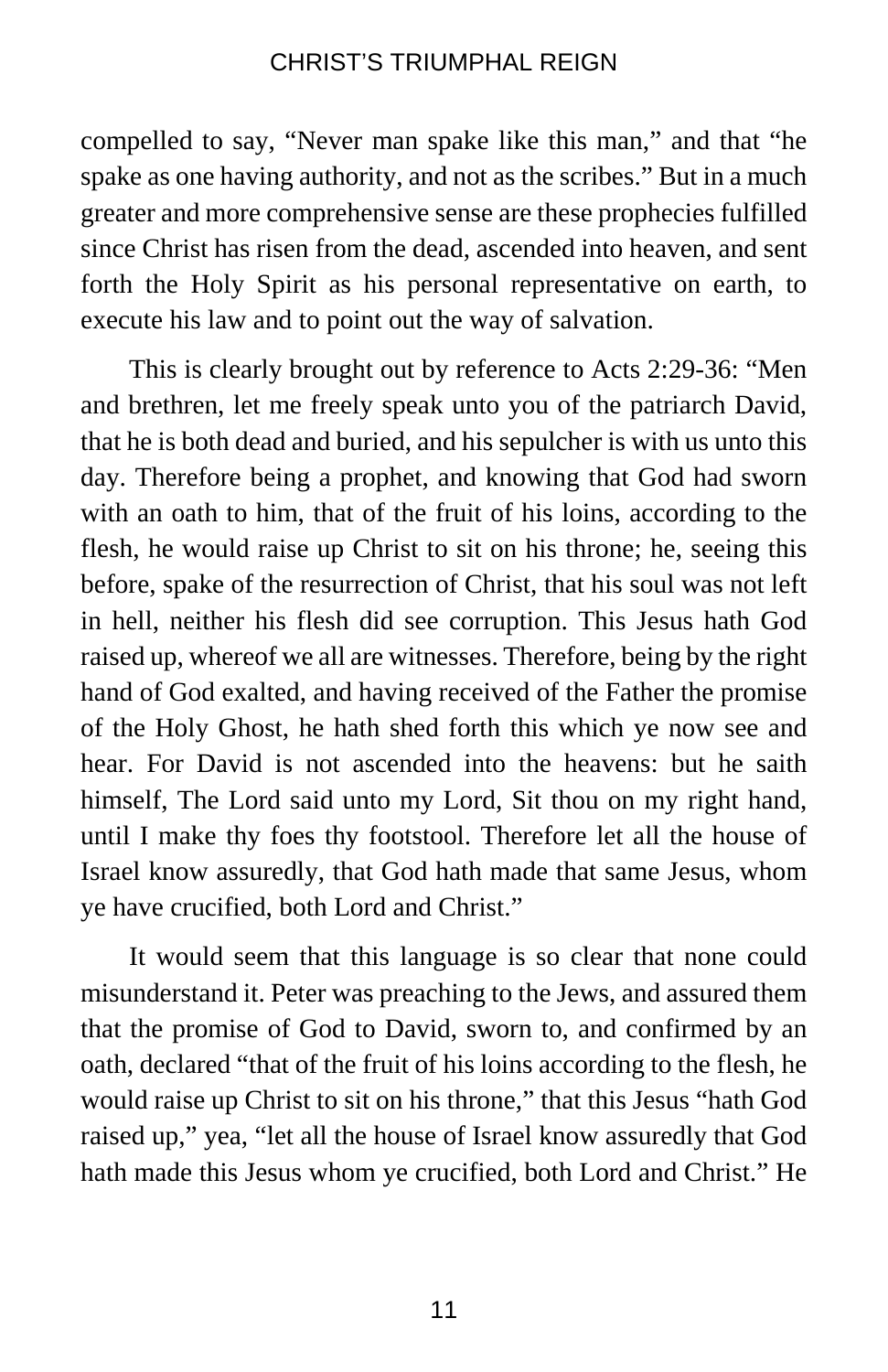is the supreme governor of all things, and all persons, Jews and Gentiles, angels and men.

# **His Throne Established Forever**

David said that Christ would be put to death. He also foresaw that if Christ were not resurrected, he could not sit upon his throne forever. Therefore it was necessary that he be resurrected in order to continue upon that throne. The prophet "seeing this before, spake of the resurrection of Christ, that his soul was not left in hell neither did his flesh see corruption." Had his flesh seen corruption, then the prophecy that Christ would sit upon David's throne henceforth, even forever, would have been nullified; but as his body did not see corruption, he continued to reign upon the throne of David. You see, the apostle here quotes the language of David in Psa. 132:11, and he presents the same to us as being fulfilled at that time, which gives us positive proof that this dispensation is the one in which Christ would reign upon David's throne.

We now turn to Acts 15:13-17: "And after they had held their peace, James answered, saying, Men and brethren, hearken unto me: Simeon hath declared how God at the first did visit the Gentiles, to take out of them a people for his name. And to this agree the words of the prophets; as it is written, After this I will return, and will build again the tabernacle of David, which is fallen down; and I will build again the ruins thereof, and I will set it up: that the residue of men might seek after the Lord, and all the Gentiles, upon whom my name is called, saith the Lord, who doeth all these things."

The visiting the Gentiles and the seeking a people out of them for his name, you will observe, was building the tabernacle of David; and the throne of David was in the tabernacle of David. We then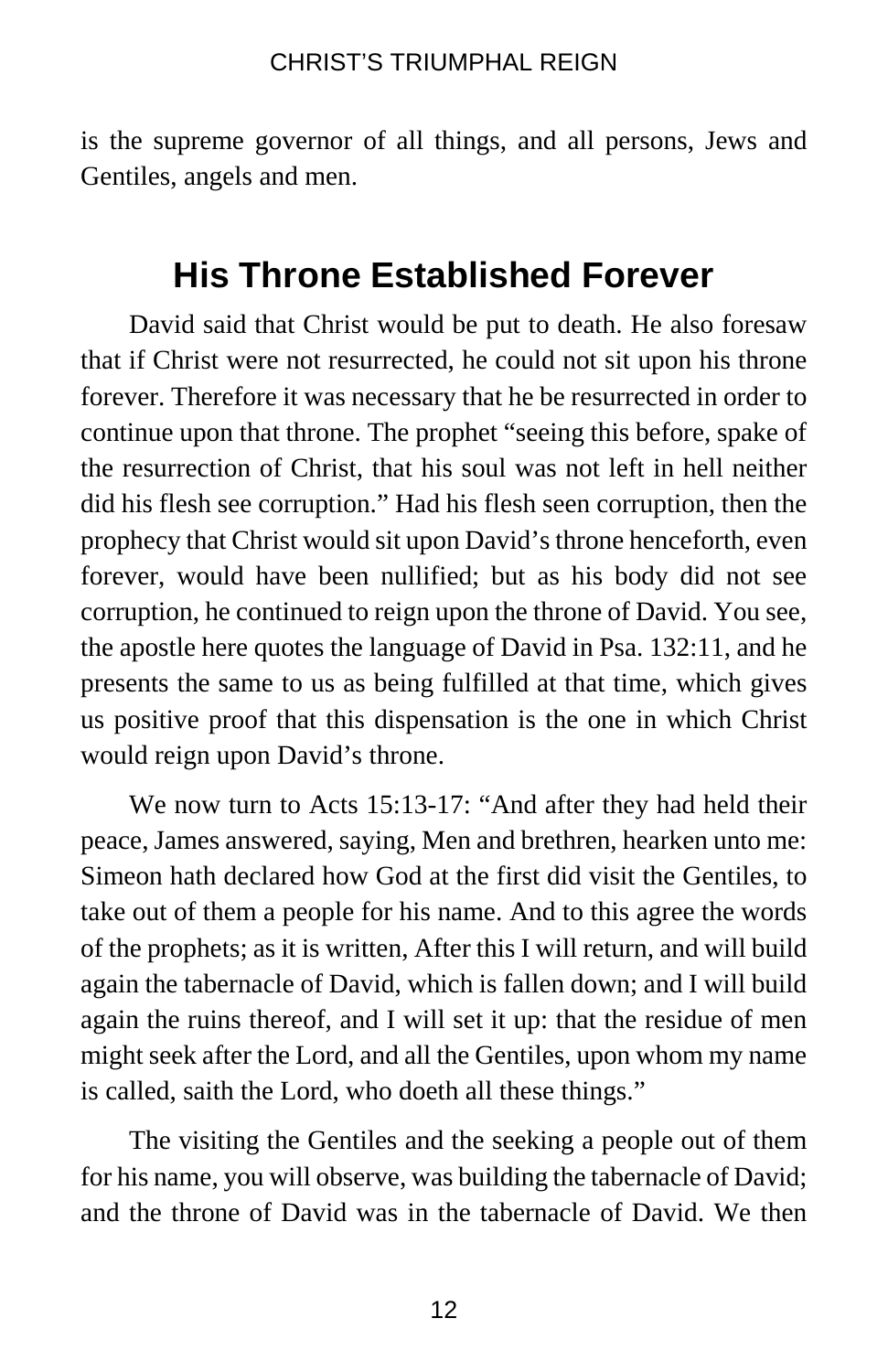have Christ sitting upon David's throne in this dispensation, because it is in this dispensation that the Gentiles are chosen as the people for his name. "That the residue of men might seek the Lord, and the Gentiles upon whom my name is called, saith the Lord." Thus we find in the Old Testament declarations of this prophecy and also in the explicit language in which the New Testament citation of its fulfillment is expressed, the clearest evidence that could be desired by anyone, that **Christ now sits upon David's throne**.

I will call the reader's attention to another fact. A careful reading of many of the prophecies of the Old Testament shows that "David" is frequently a title for Christ. This being true, it follows that if Christ sits upon his own throne, it must be David's throne. Since throne means sovereign power and dignity, Christ being by the right hand of God exalted, "when he raised him from the dead" clothed with "all power in heaven and in earth," and his sitting down at God's own right hand in the heavens, "crowned with glory and honor," "far above all principality and power, and every name that is named, both in heaven and on earth," he surely exercises greater and more universal sovereign power than David ever exercised during his earthly reign over literal Israel.

# **He Now Reigns Over All Nations**

The distinctions between nations disappeared at the cross. Since that time, literal Israel is no more the chosen people of God. While the law and its blessings were to one nation, the gospel is good tidings of great joy to all nations in all the world. Paul positively declares, in speaking with direct reference to Jews and Gentiles, that "there is no difference." God is no respecter of persons, "but in every nation, he that feareth him, and worketh righteousness, is accepted with him." The Jews as a nation are no longer more favored than the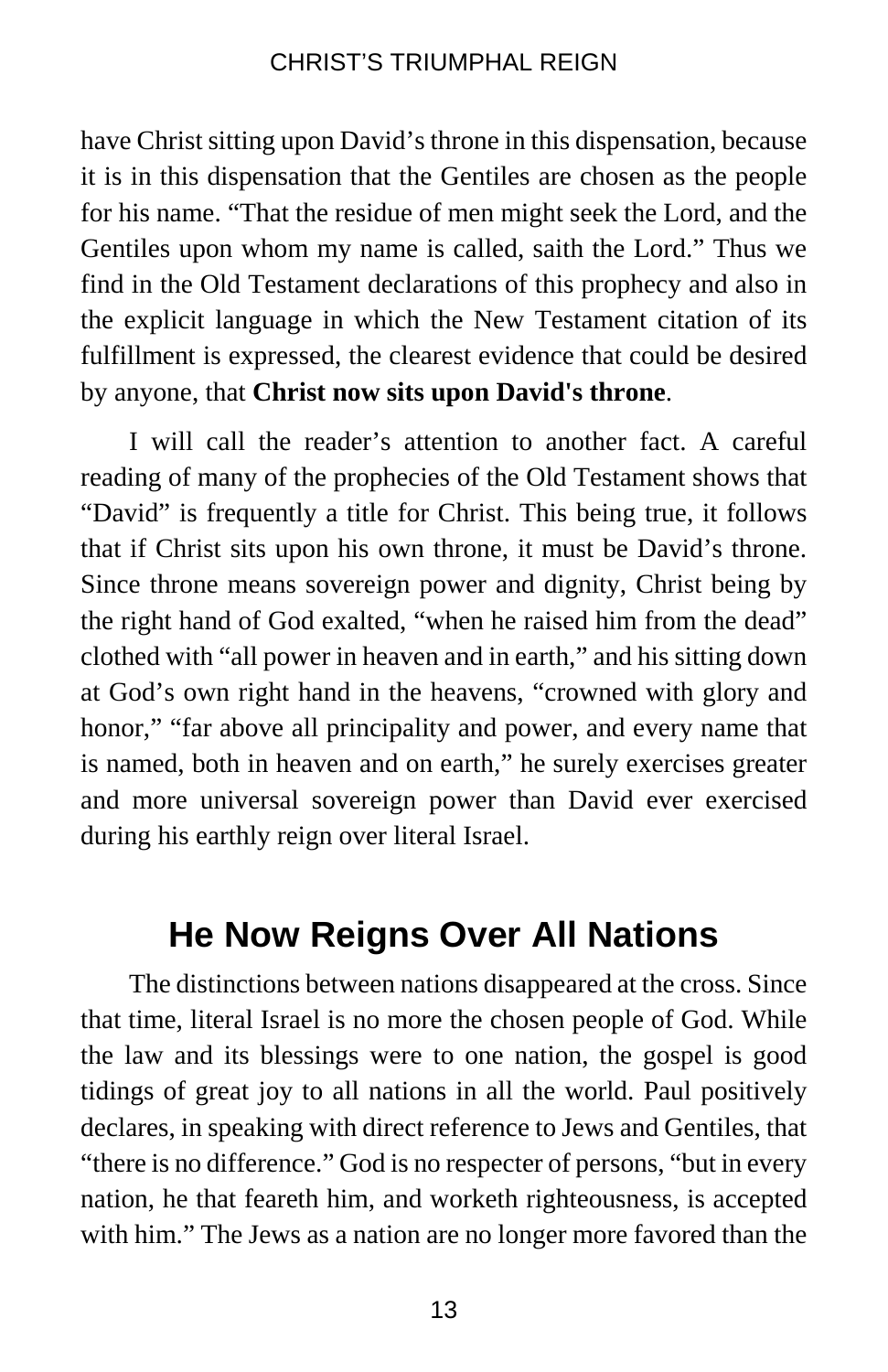Gentiles. They have the same privileges of the gospel. Salvation is not a national affair, but an individual matter. Every man and woman on earth must be responsible themselves for their eternal destiny. So if the Jews will believe on Christ and accept him, individually, the veil will be taken from their hearts, and they will be "grafted in again" just the same as the Gentiles. Thousands of them in the beginning of the Christian era did accept Christ, and the rest were blinded because of their unbelief. The Gentiles, as fast as they accepted Christ and believed on his name, have been saved as well as the Jews.

It will continue thus until the end of time. Both Jews and Gentiles are placed on the same plane; both must come into Christ's kingdom by the door of repentance and faith; both must accept Christ individually, and all those who will not do this, either Jew or Gentile, will be lost. Now, all who do accept Christ, both among the Jews and Gentiles, constitute the New Testament church, or kingdom. Paul says that these children of Christ are the seed of Abraham, and heirs according to promise; "for if ye be Christ's, then are ye Abraham's seed." This is the "true Israel of God." Let me emphasize this fact: the true Israel of God in the Christian dispensation, the real and only seed of Abraham, is the spiritual seed, the children of promise, those who are saved out of all nations through the blood of Jesus. This is the New Testament church.

And since Christ is "head over all things to the church," its governor, lawmaker, and the "king of saints," we see clearly how the Old Testament prophecies are fulfilled during the Christian era, in that Christ now sits on the throne of David, and reigns "the Prince of Peace."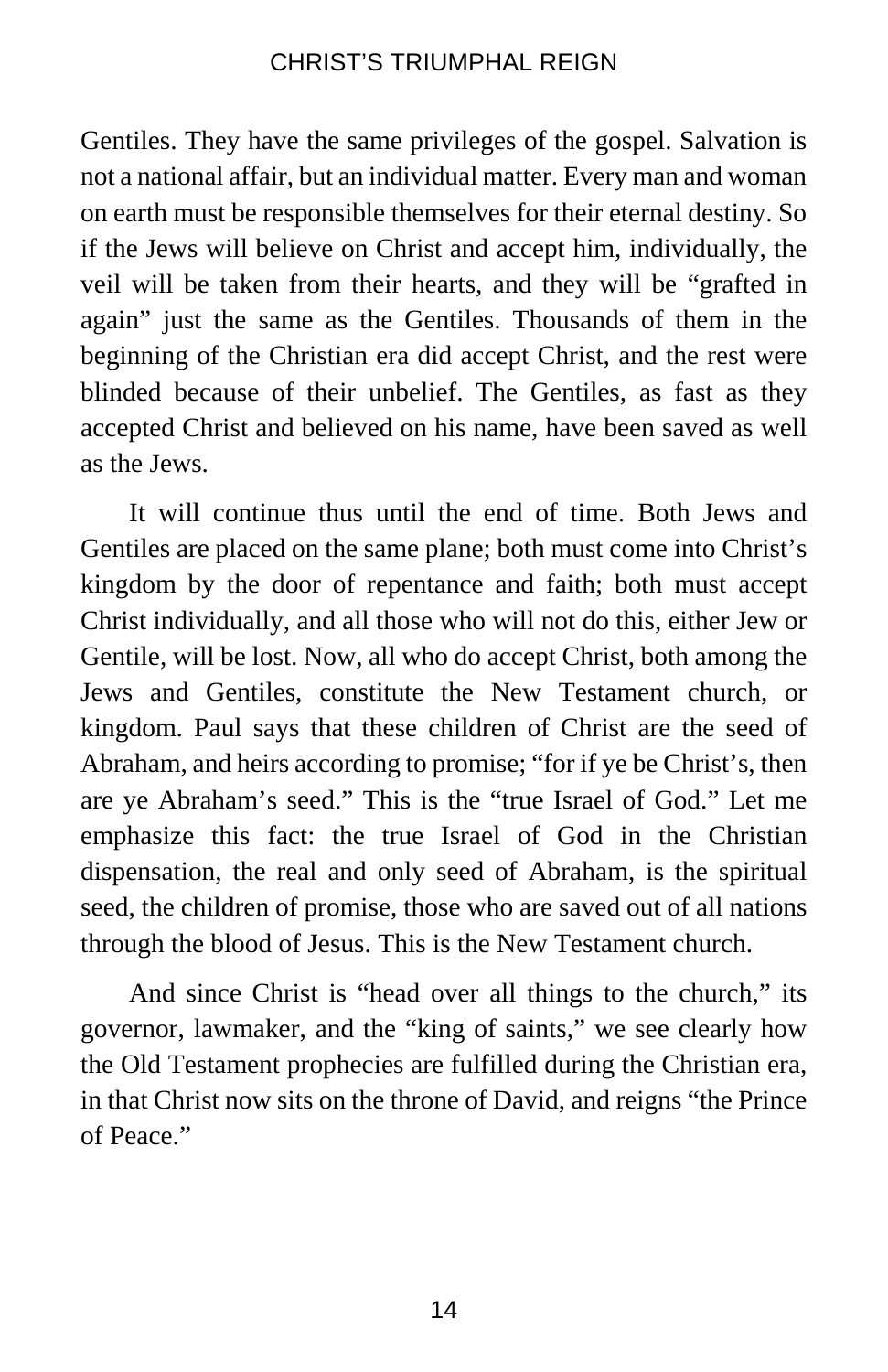# **His Universal Reign**

Thus far we have considered the subject of Christ's reign chiefly from the standpoint of his spiritual work on earth, either in the hearts of his people or in his church as a visible organic movement. But there is another distinct phase of Christ's reign that it will be well to here consider. This is the universal phase. As before observed, Christ is now universal king, Lord of heaven and earth, "King of kings and Lord of lords," "authorities and powers being made subject unto him." Daniel informs us that "the Most High ruleth in the kingdoms of men, and giveth it to whomsoever he will." In the present dispensation this authority and rule among the nations of earth is committed to Christ. He is "the Prince of the kings of the earth." (Rev. 1:5). In this sense the universe is recognized as his kingdom.

# **The Great Redemptive Reign**

"As in Adam all die, even so in Christ shall all be made alive. But every man in his own order: Christ the first-fruits; afterward they that are Christ's at his coming. Then cometh the end, when he shall have delivered up the kingdom to God, even to the Father; when he shall have put down all rule and all authority and power. For he must reign, till he hath put all enemies under his feet. The last enemy that shall be destroyed is death. For he hath put all things under his feet. But when he saith, All things are put under him, it is manifest that he is excepted, which did put all things under him. And when all things shall be subdued unto him then shall the Son also himself be subject unto him, that God may be all and in all." (1 Cor. 15:22-28).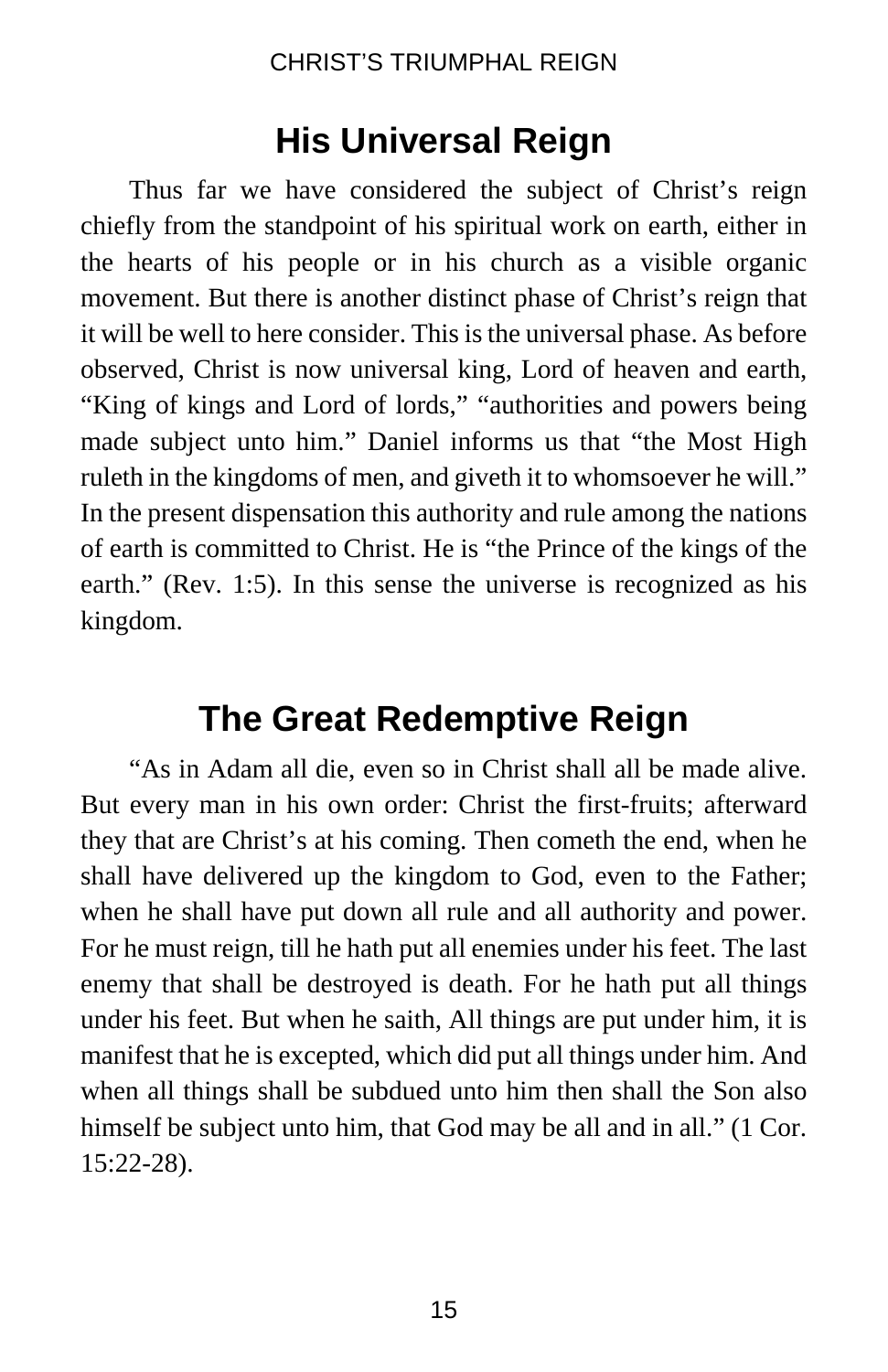In the above scripture, the following truths are clearly expressed:

First, there will be a universal resurrection of the dead; "for as in Adam all die, even so in Christ shall all be made alive."

Second, this resurrection will take place at the time of Christ's coming. "They that are Christ's **at his coming**." It would appear from this text that the righteous dead will be raised possibly a few moments before the wicked. It is thought this idea relative to the resurrection of the just is expressed in another text which states that they shall be resurrected "from among the dead" (Greek). Whether this be correct or not is not definitely stated. One thing, from Jesus' own language in John 5:28, 29, we are sure that the final resurrection will be universal, including both "they that have done good" and "they that have done evil," and both will "come forth in the same hour" "at the last trump."

Third, with the second coming of Christ and the resurrection of the dead, comes the end. "Then the end;" that is, the end of time, the end of probation, the end of opportunity to obtain salvation, the end of this world.

Fourth, with the resurrection of the dead, the last enemy death—shall be destroyed.

Fifth, Christ must reign until he has put all enemies under his feet. From this we learn that Christ reigns while his enemies are being subjected, and not after their subjection. The last one to be destroyed is death, and the destruction of this last enemy will be accomplished by the general resurrection on the last day; for with the resurrection of the dead, death itself will be destroyed. This unmistakably proves that Christ's reign is this side of the

16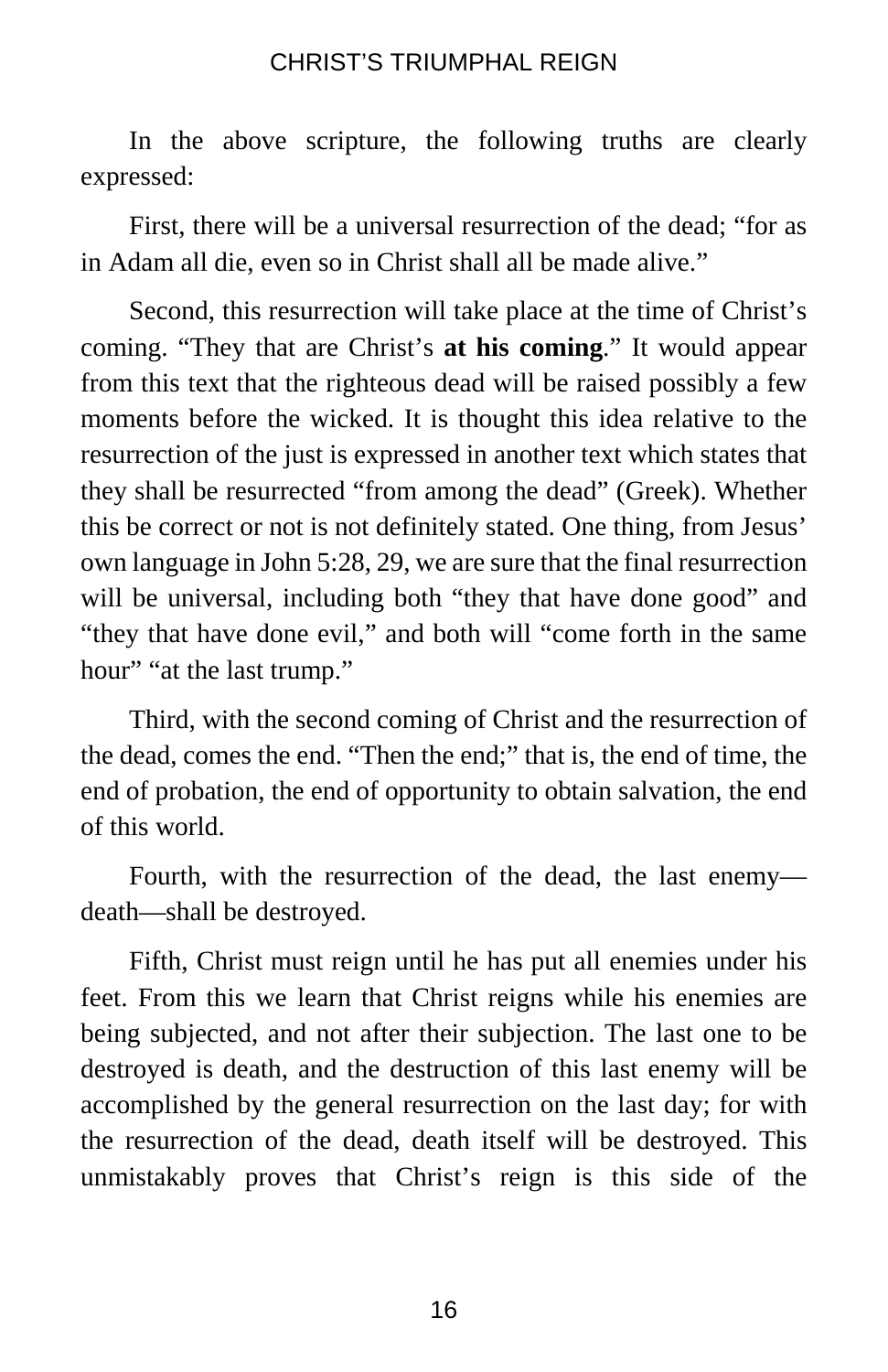resurrection, and not following it, as millennial teachers assert. This establishes the time of the great redemptive reign.

Next, our minds naturally seek to know what is the nature of Christ's reign, spoken of in 1 Corinthians. A careful study of the subject shows that there are many interesting truths connected with this reign, and one of them is brought out in the language of this head; namely, Christ's **redemptive** reign.

# **Christ Triumphed Over Satan**

For four thousand years, sin and death held sway over the entire human family. Satan robbed man of the "first dominion"; robbed him of his God-given privilege and right to have dominion over himself, the earth, and all it contains—the right to live upon the plane of God's own holiness and to enjoy felicity with him. As a result of the fall, sin, death, misery, darkness, and woe, yea, all the suffering, sorrow, heartaches, and wickedness that have prevailed in all nations among all people down through the ages, were entailed upon the human family. Satan, as a usurper, became the "prince of this world," "the prince of the power of the air." He held all mankind under his iron hand; hence death reigned from Adam to Christ spiritual death, which is the result of sin. Sin held dominion, and the law was too weak to deliver. At that time all were slaves under bondage; but in fulfillment of the many prophecies which pointed forward to a better day, a day of salvation and deliverance, when the power of sin and hell would be broken and a "**King**" would "reign in righteousness"—and the "Lord shall be King over all the earth"— Christ came "preaching the gospel of the kingdom of God, and saying, The time is fulfilled; the kingdom of God is at hand; repent ye and believe the gospel." (Mark 1:14, 15). Being born a king, he set up his everlasting kingdom of righteousness, grace, and truth, in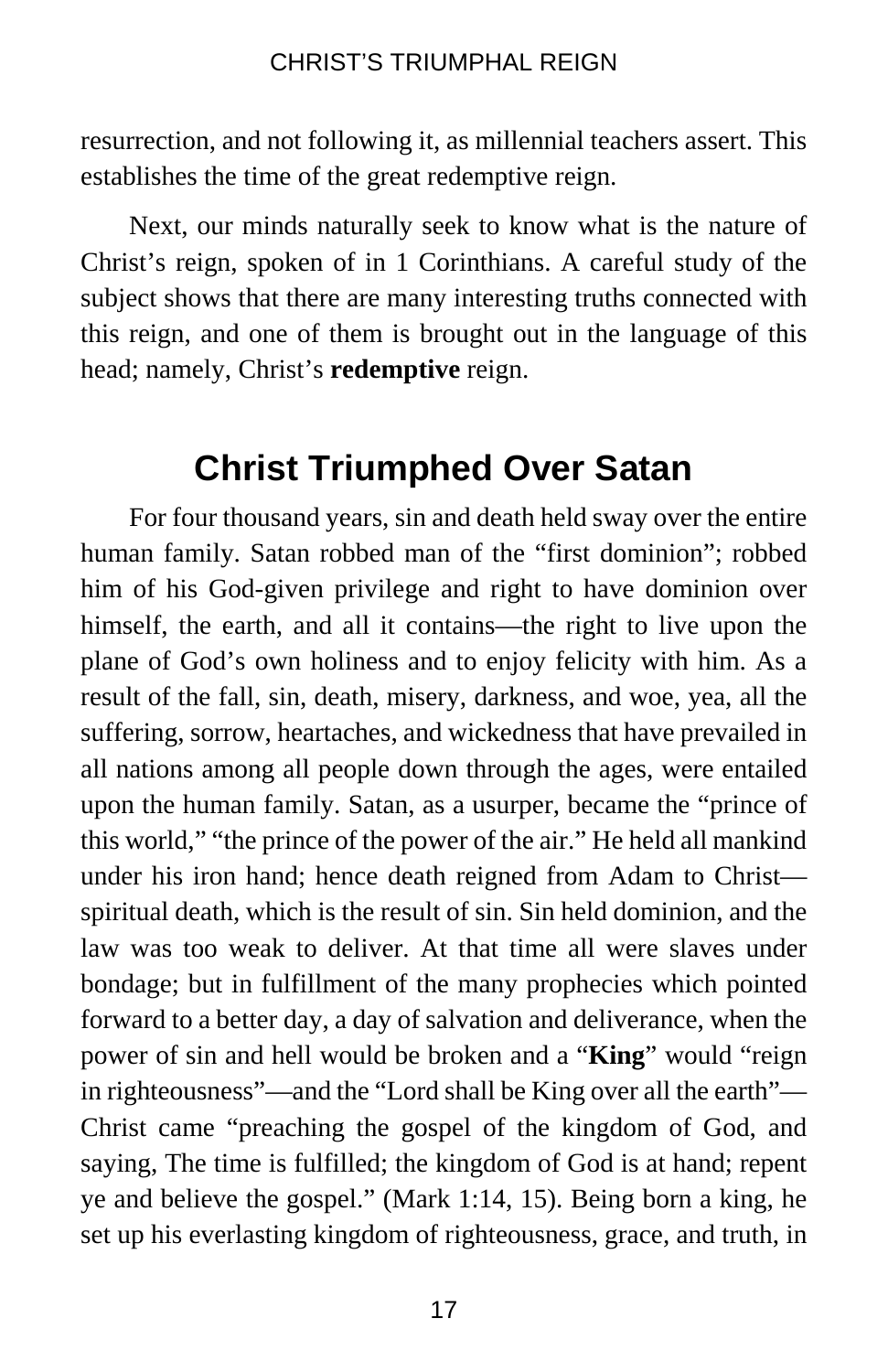direct opposition to the kingdom of darkness, and the result was that hundreds and thousands of souls were delivered through the exercise of his almighty power.

God "anointed Jesus of Nazareth, who went about doing good, and healing all who were oppressed of the devil." Christ loosed the woman whom Satan had bound eighteen years from the bond of her infirmity. Not only did he minister deliverance to thousands of those upon whom bodily or physical infirmities had been imposed by Satan, but many who were possessed of demons, who were actually under the control of the devil, were gloriously delivered. Devils crying with loud voices came out of many that were possessed of them. To the penitent sinner Christ ministered salvation, saying, "Thy sins which are many are all forgiven thee." He ordained and sent forth twelve apostles, and again seventy others also, with instruction to preach, "The kingdom of heaven is at hand." "And he gave them power against unclean spirits to cast them out, and to heal all manner of sickness and all manner of diseases." The seventy returned saying, "Lord, even the devils are subject unto us through thy name." And he said unto them, "I beheld Satan as lightning fall from heaven." (Luke 10:17, 18).

While Satan is enthroned in the human heart, he holds the reins, and rules the man. This accounts for all the unrest, discord, anarchy, jealousy, envy, murder, and, in fact, all the wickedness that abounds in the individual life, the home life, the community, the state, the nation, and the world. The law was given to restrain wickedness until Christ should come. Satan must be cast out; not out of heaven nor out of the world, as some assert, but out of the human heart.

Jesus illustrated his own mission thus: "But if I, with the finger of God cast out devils, no doubt the kingdom of God is come upon you. When a strong man armed, keepeth his palace, his goods are in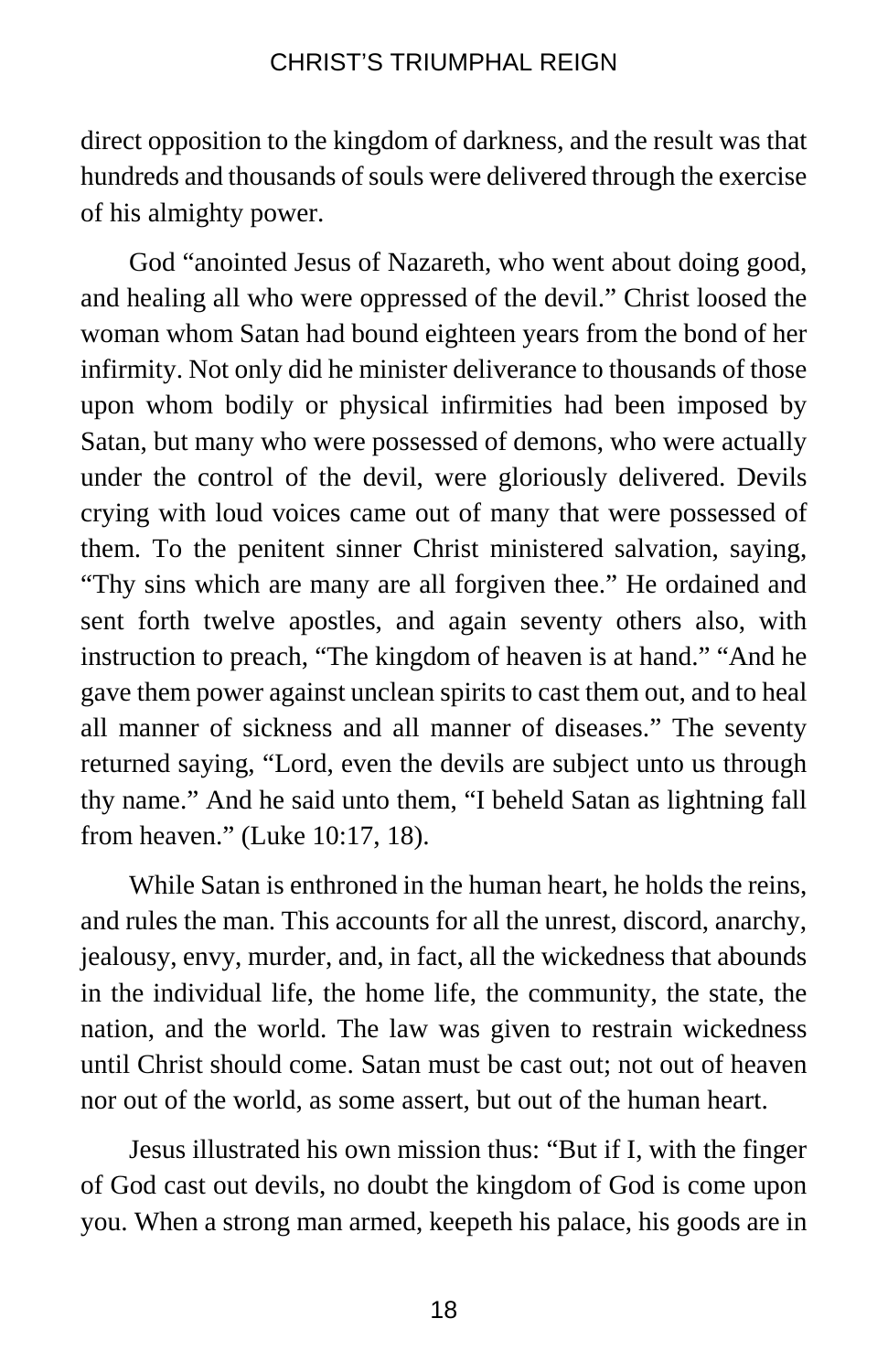peace; but when a stronger than he shall come upon him, and overcome him, he taketh from him all his armor wherein he trusted, and divideth his spoils." Luke 11:20-22. The strong man who keeps the palace refers to the devil, who rules in the human heart. The stronger than he, who casts him out, is Christ.

From this we see that Christ came to earth on a special mission and that during his incarnation, or at the time of his earthly ministry, he set up his kingdom, and began his reign of righteousness in direct opposition to the kingdom of Satan, sin, and darkness. The result was that Satan's kingdom began to tremble and fall. Jesus compared it to lightning falling from heaven; that is, as a flash of lightning falls from heaven, so he saw Satan fall and his kingdom vanish. Then to his disciples, with all authority, he says: "Behold I give unto you power to tread on serpents and scorpions, and over all the power of the enemy: and nothing shall by any means hurt you." (Luke 10:19). This was the beginning of Christ's great redemptive reign.

Its object was to restore to man the very thing that Satan and sin had robbed him of in the beginning. But in order to complete this great work and make possible the salvation of a ruined world, it was necessary for Christ to go down into death and the grave, and then be resurrected triumphantly, breaking the bars of death asunder, which was really the great work of the atonement. Since then Christ has been vested or clothed with all power in heaven and in earth: power to fully save, sanctify, and redeem mankind from the last effects of the fall. By going into death himself, Christ "destroyed him who had the power of death, that is the devil." (Heb. 2:14). Thus man's redemption was sealed, and a multitude of captives were led forth to victory. The prophecy of Isaiah was fulfilled in that the prison doors were opened to them that were bound. Thus, as expressed in Christ's own language, was "the prince of this world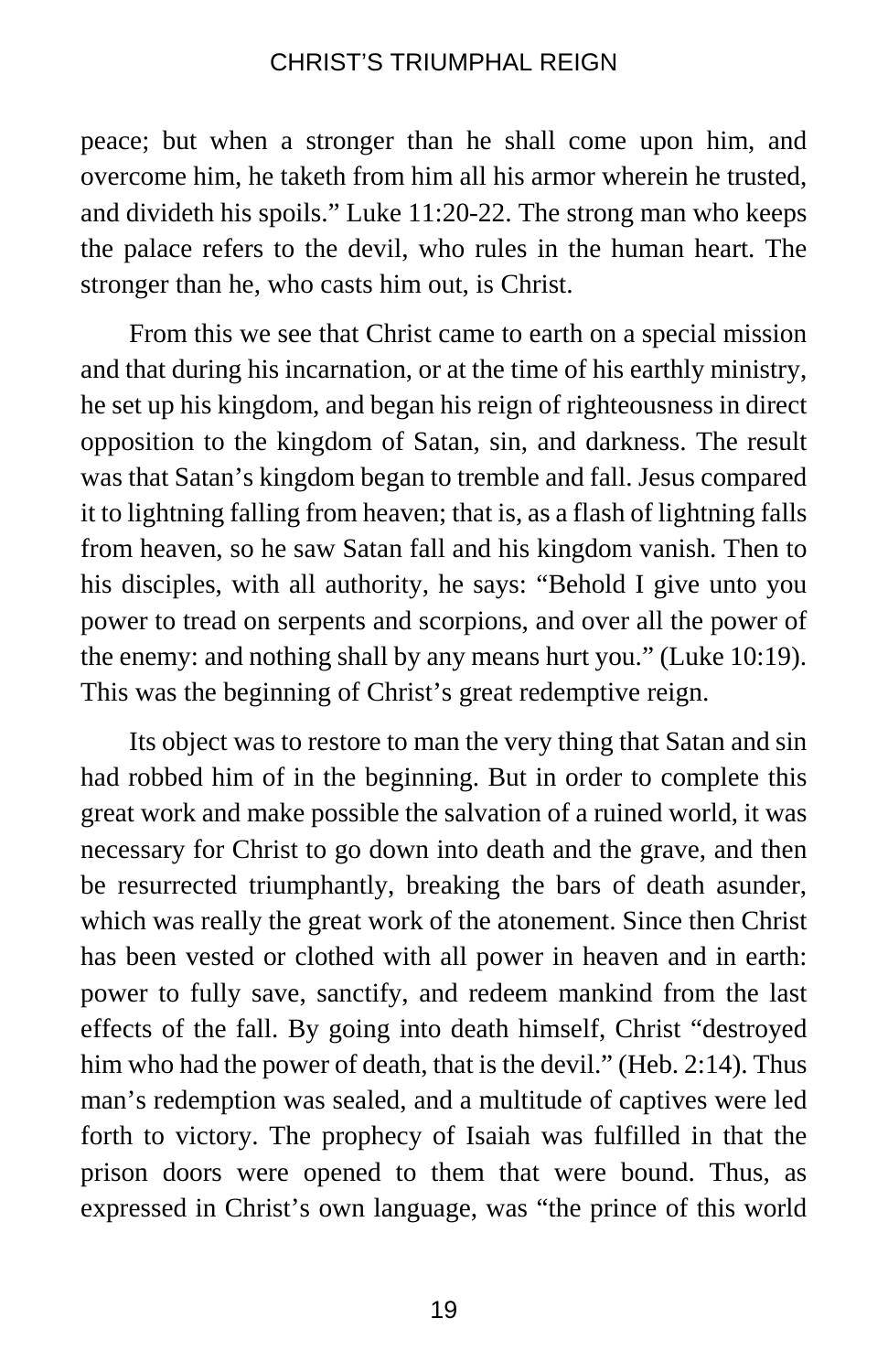cast out." Satan's power was broken and Christ was raised up "a Prince and a Savior." In other words, Satan was dethroned from the high plane that he had usurped and held for so many thousands of years, and the everlasting kingdom of God in Jesus Christ triumphed.

It would appear from the record of the temptation in the wilderness, that Satan foresaw this, and therefore made a desperate attempt to thwart and hinder the real work and mission of Christ. He took Jesus up into a high mountain, and showed him all the kingdoms of the world and the glory of them and said, "All this will I give thee if thou wilt fall down and worship me." Some have said that there was nothing to this; that Satan was only pretending; but I believe a careful investigation of the facts will reveal a depth of meaning here that it is well to consider. This was a temptation to Christ, and a strong temptation at that. If Satan had been merely pretending, there certainly would not have been any temptation connected with this offer. My understanding of it is this: Satan being the prince of this world, and holding that position so long, well knew that the time was approaching when his power, authority, and kingdom would be broken to pieces by the power and authority and kingdom of Christ. He also knew that in order for Christ to accomplish his great work, he must suffer the ignominy of his own nation, be rejected by the rulers, and die the tragic death of the lowest criminal, the death of the cross. Now comes his tempting offer. It was virtually this: "I will simply give, or hand over to you, all that you came to accomplish, and will save you the suffering and death through which you must pass; but I require one thing, fall down and worship me." This was a temptation, and had Christ yielded, Satan would have conquered, the whole plan of redemption would have been spoiled and the world forever lost. Thank God,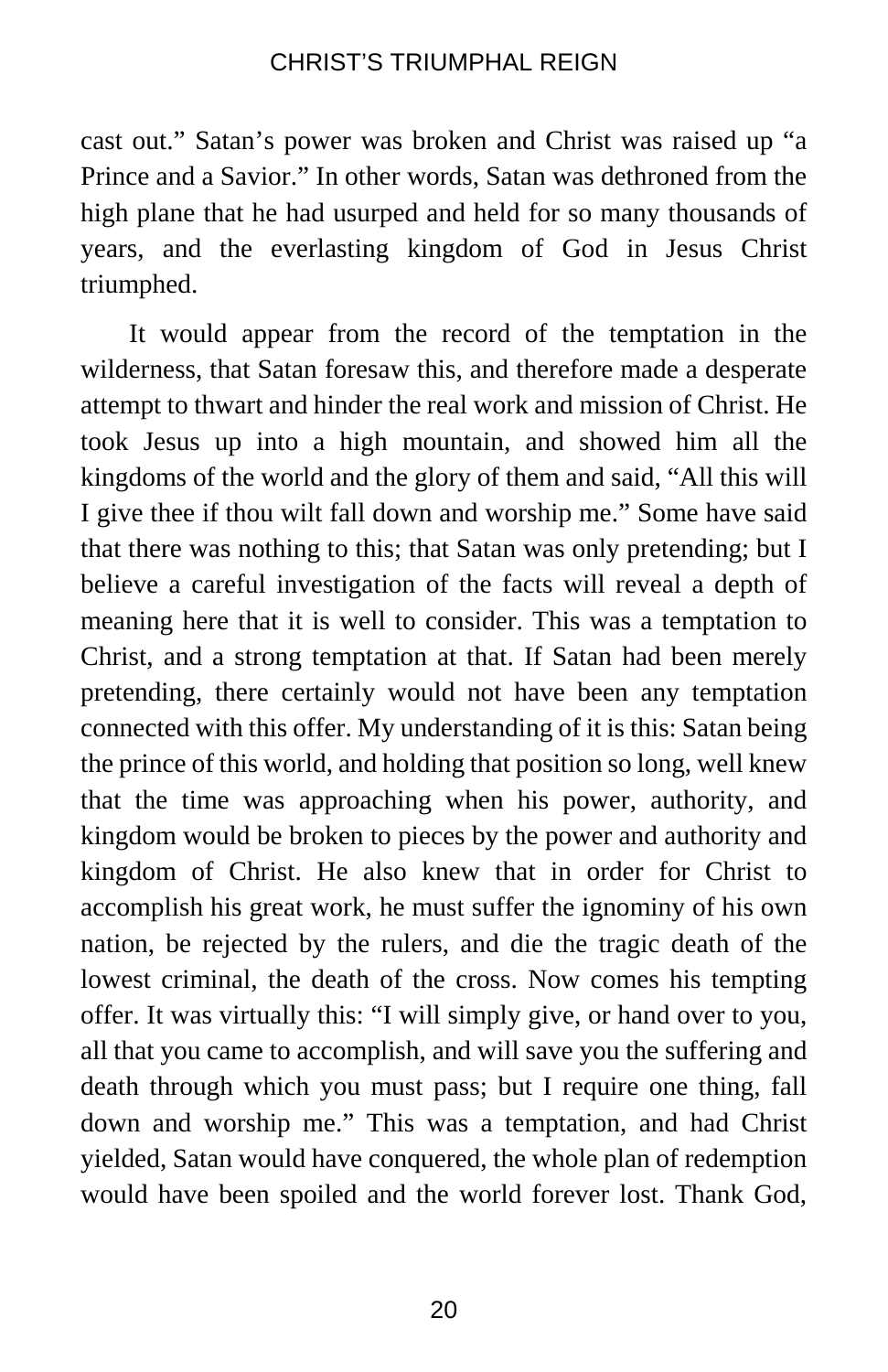Christ conquered. He says, "I have overcome that wicked one," therefore the salvation of the world was secured.

After his glorious resurrection from the dead, Christ ascended into heaven, "crowned with glory and honor," and took his seat at the right hand of God, upon a mediatorial throne, there to intercede for the salvation of men, and through the Holy Spirit, to execute the great salvation-work for which he had died upon the cross. Having ascended into heaven, he shed forth the Holy Spirit on Pentecost, when the Christian church as a separate, distinct institution, the visible organic form of the kingdom of Christ on earth, was established and became a mighty working-force in the world. Thus, the first great enemies destroyed—subdued—in the redemptive reign of Christ, which began even during his earthly ministry, were sin, spiritual death, and Satan himself, the prince of darkness.

Christ, having been thus vested with all power in heaven and in earth, made his church on earth "a royal priesthood"—a priesthood of kings (1 Pet. 2:9). By washing "us from our sins in his own blood," he "hath made us kings and priests unto God and his Father." (Rev. 1:5, 6). The entire host of the primitive church raised up to the high plane of holiness, through the abundant grace of God and the gift of righteousness, were enabled to "reign in life by one, Jesus Christ." (Rom. 5:17).

## **The Conflict with Paganism**

At the time of the introduction of Christianity, a system of false religion was almost universal, and the world was held fast under its iron rule. It was paganism under the Roman government. Rome was the fourth universal kingdom that ruled the earth, and held supreme power when Christ appeared to set up the everlasting kingdom of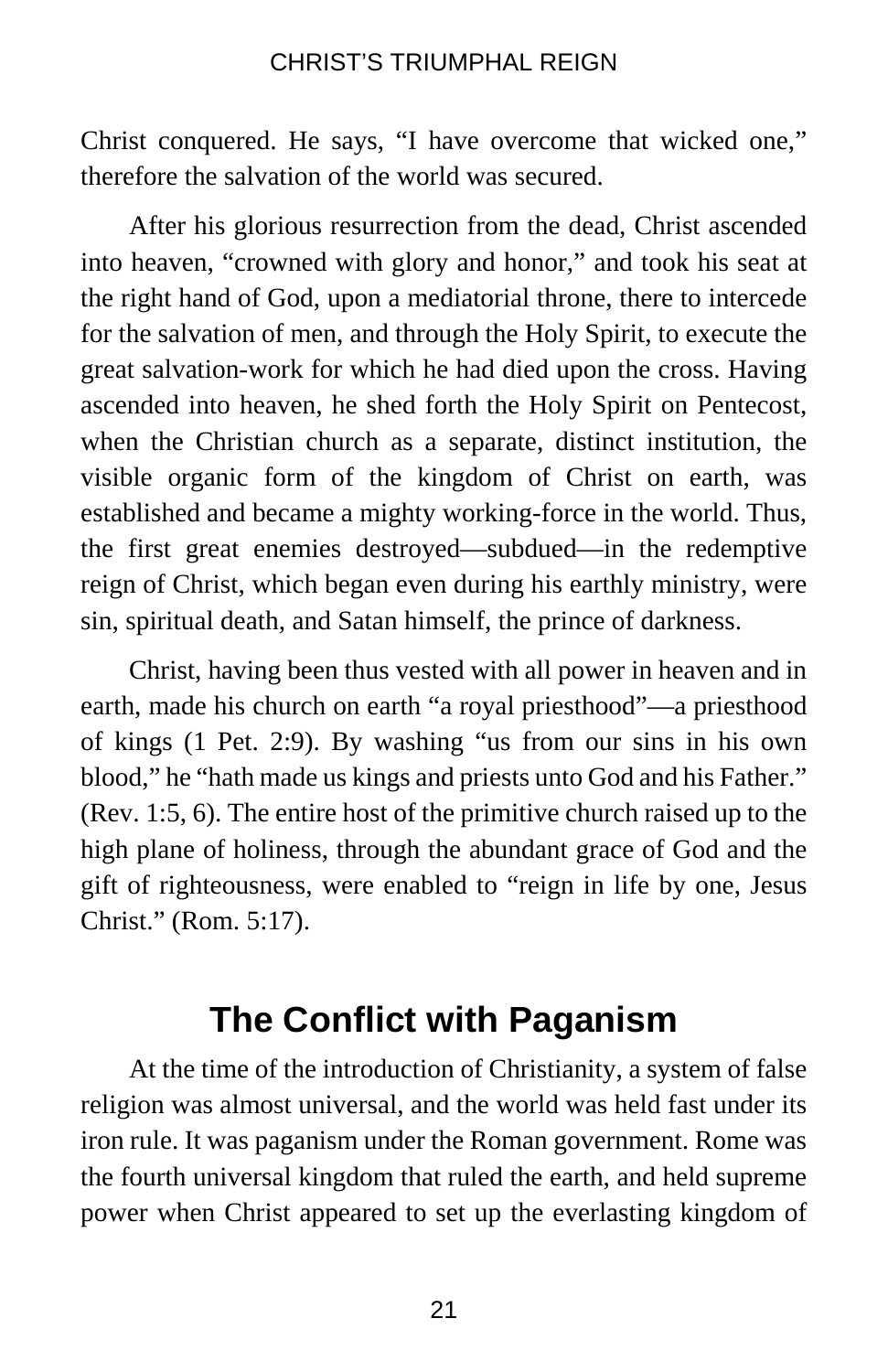God. Rome's religion was then purely heathen. As soon as the apostles went everywhere throughout the Roman kingdom preaching the gospel and planting Christian churches, Christianity incurred the hatred and opposition of this pagan system and its adherents. Thus a great conflict between pure primitive Christianity and the pagan systems of religion took place. This is brought to view in the book of symbols (Revelation).

"And there appeared a great wonder in heaven; a woman clothed with the sun, and the moon under her feet, and upon her head a crown of twelve stars: and she being with child cried, travailing in birth, and pained to be delivered. And there appeared another wonder in heaven; and behold a great red dragon having seven heads and ten horns, and seven crowns upon his heads. And his tail drew a third part of the stars of heaven, and did cast them to the earth: and the dragon stood before the woman which was ready to be delivered, for to devour her child as soon as it was born. And she brought forth a man-child, who was to rule all nations with a rod of iron: and her child was caught up unto God, and to his throne. And the woman fled into the wilderness, where she hath a place prepared of God, that they should feed her there a thousand two hundred and threescore days. And there was war in heaven: Michael and his angels fought against the dragon; and the dragon fought and his angels, and prevailed not; neither was their place found any more in heaven. And the great dragon was cast out, that old serpent, called the Devil and Satan, which deceiveth the whole world; he was cast out into the earth, and his angels were cast out with him. And I heard a loud voice saying in heaven, Now is come salvation, and strength, and the kingdom of our God, and the power of his Christ: for the accuser of our brethren is cast down, which accused them before our God day and night. And they overcame him by the blood of the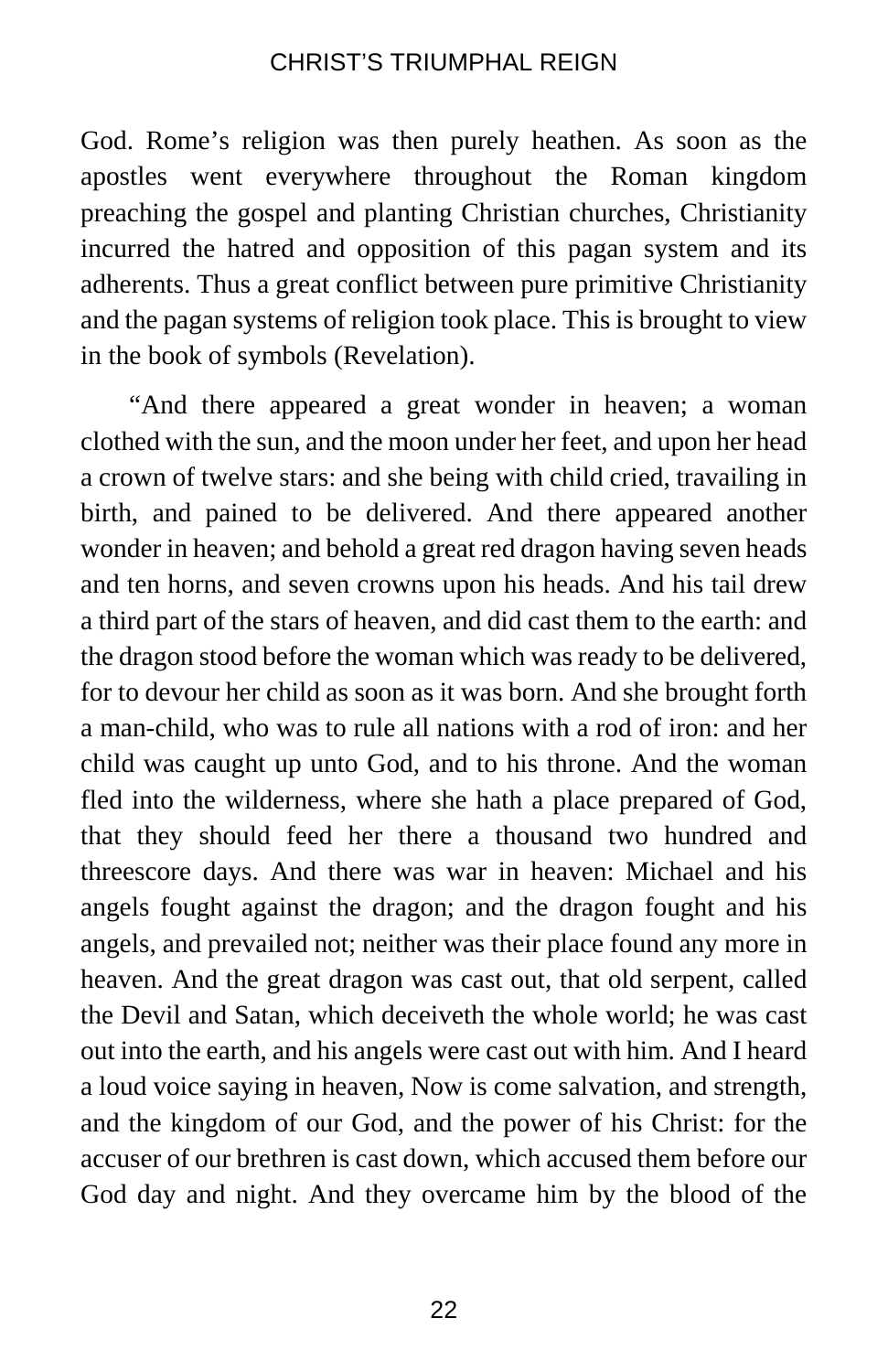Lamb, and by the word of their testimony; and they loved not their lives unto the death." (Rev. 12:1-11).

The kingdom of God on earth was represented by the church of God, and it soon came into conflict with all the vile powers of heathenism enthroned in the Roman Empire. But the kingdom Christ established was destined to overthrow all the kingdoms of pagan darkness and to stand forever. It was that stone (Dan. 2:31-35) which smote the iron kingdoms of paganism under the Roman power and broke them to pieces. In the above passage from Revelation, we have a woman clothed with the sun, which represents the early church, and who is opposed by the great red dragon having seven heads and ten horns. This great dragon, which is easily identified by its heads and horns, symbolizes the Roman Empire under its pagan form. We notice that the church is set forth in a double symbol— a woman and her son—in order to show two phases of her existence during the great apostasy. The phase represented by the man-child who was caught up unto God, and to his throne is that phase of the church which was cut off from the earth through martyrdom and persecution; while the phase represented by the woman who "fled into the wilderness" is that phase of the church which continued on earth, but was hidden in the great apostasy.

Next appears a great warfare between Michael— Christ—and his angels, and the dragon. This represents the early conflict of Christianity with paganism. The result is given in the following language: "And the great dragon was cast out." Christianity triumphed over heathenism. "And I heard a loud voice saying in heaven **now** is come salvation, and strength, **and the kingdom of our God** and the power of his Christ, for the accuser of our brethren is cast down . . . and they overcame him by the blood of the Lamb, and by the word of their testimony; and they loved not their lives

23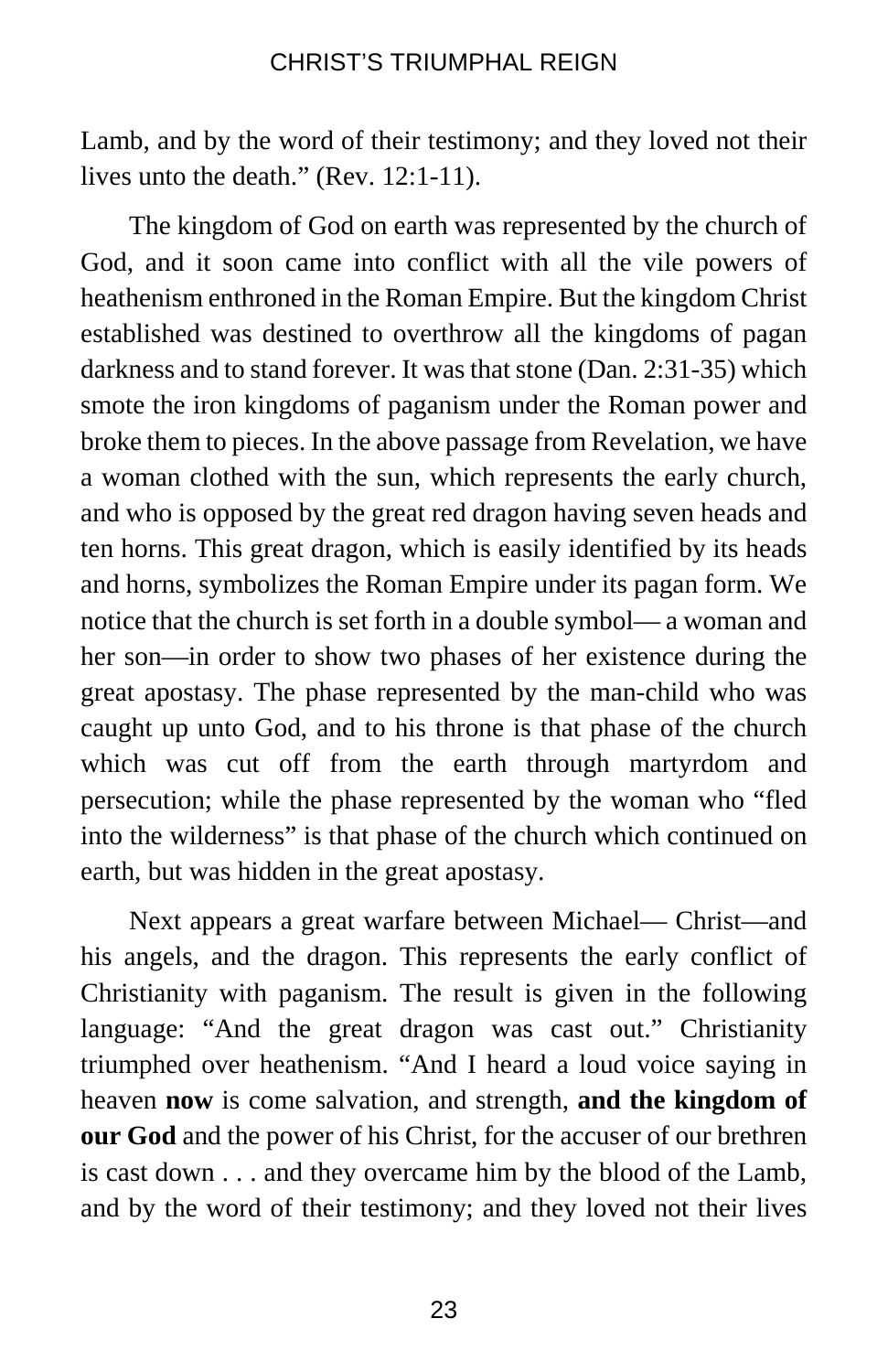unto the death." Here we have the glorious triumph of Christianity during its primitive period, over the great systems of heathenism.

That this triumph did take place, all who are acquainted with the pages of history know. While the pagans fought with sword and faggot and beasts of the earth, slaughtering thousands of the people of God, the Christians went forth to battle with no other weapon than the blood of the Lamb and the word of their testimony. And thank God, "they overcame." Those early Christians were consecrated for "they loved not their lives unto the death." They gladly went to the chopping block, to the amphitheater, to the stake; but they went testifying—that the blood of Jesus saves. And it is a historical fact that often by the literal slaughter of a few Christians, great numbers of heathens would be convicted and convinced of the truth, and turned to Christ. Then the time came when a decree went forth from the Emperor himself, that all the heathen temples should be destroyed, and Christianity became the universal religion of the Empire. Thus in the progress of Christ's reign, one after another of his great enemies were defeated. This began to fulfill the Psalmist's prediction, "The Lord said unto my Lord, Sit thou at my right hand until I make thine enemies thy footstool." Thousands and millions in those primitive times were saved from sin, raised up to the real plane of holiness, and reigned in life through the abundant grace of God.

## **The Beast and His Image Destroyed**

The next great antagonistic power to combat Christ's true kingdom is brought to view in Rev. 13:1-10, also in Revelation 17. This was the papacy—a false and corrupt form of Christianity. But finally, after a long conflict which covered a period of twelve hundred and sixty years, in which thousands of saints were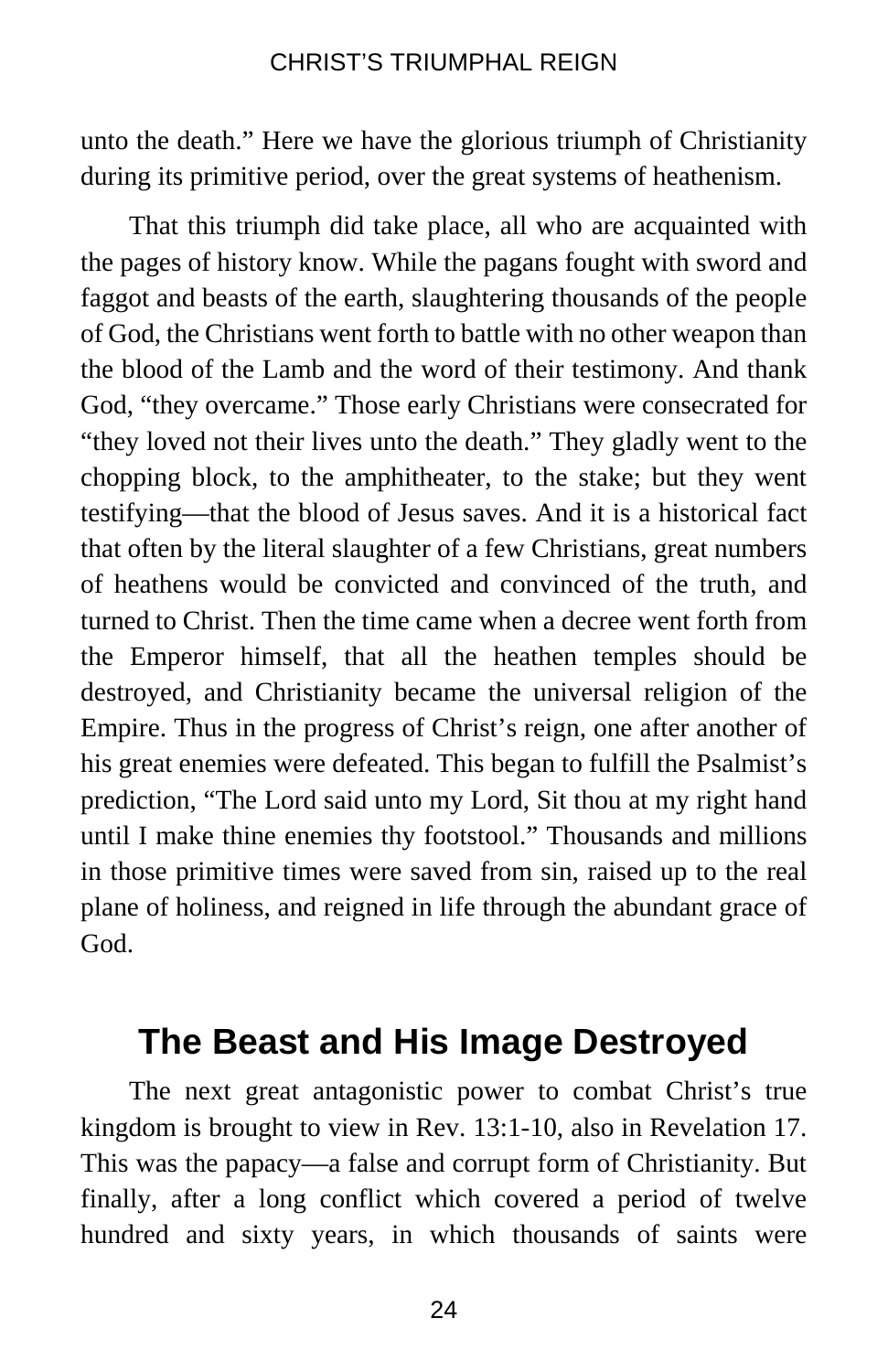martyred, and the woman —apostate church—was "drunken with the blood of saints, and with the martyrs of Jesus," the Lamb overcame this power, and she was made "desolate and naked." This, of course, refers to the fall of popedom under the great work of the Protestant reformers.

After this arises another power under the symbol of a twohorned beast (see Rev. 13:11-18). This is Protestantism, or the period of sectarianism and division. In a strict sense, the apostate condition of the church covers the whole period of the reign of popery, and also Protestantism, for the Protestant sects are none other than the harlot daughters of the great mother-denomination, Rome (see Rev. 17:5). And all these are included in the great "MYSTERY BABYLON." But in Revelation 18 is foretold the time of a great reformation in the onward progress of the kingdom of God and Christ's redemptive reign, in which the downfall of this antagonistic babel of confusion is declared, and God's people are called out of her. Here we have the separation of the pure church from the whole realm and maze of apostasy, which is now being accomplished in the "evening light" age of the church. This pure redeemed church is brought to view in Revelation 15:2, 3: "And I saw as it were a sea of glass mingled with fire: and them that had gotten the victory over the beast, and over his image, and over his mark, and over the number of his name, stand on the sea of glass having the harps of God. And they sing the song of Moses the servant of God, and the song of the Lamb saying, Great and marvelous are thy works, Lord God Almighty; just and true are thy ways, thou King of saints."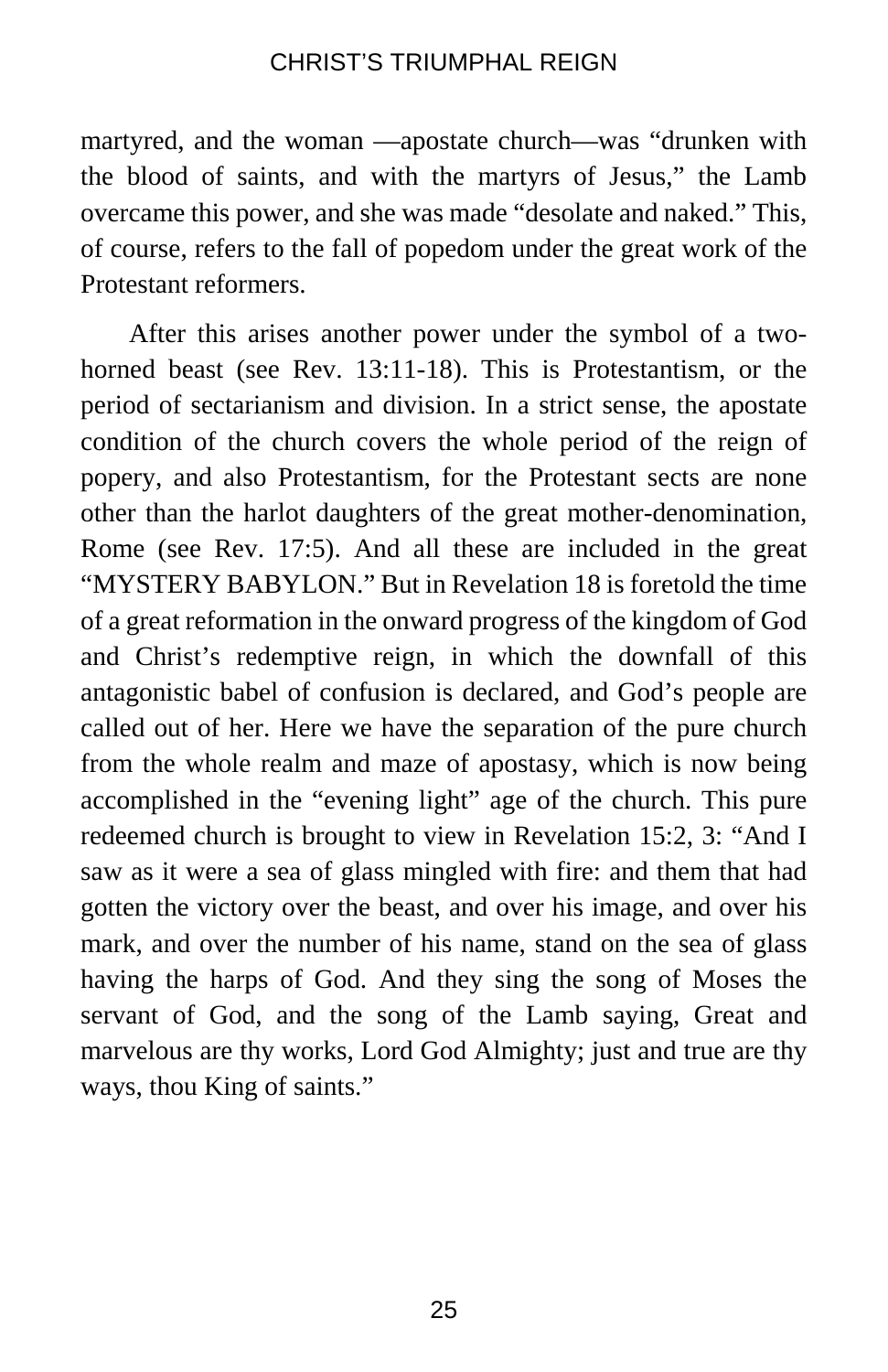## **The Glorious Triumph**

Notice that this mighty host of redeemed saints have the "victory over the beast and over his image, and over his mark, and over the number of his name." Thank God, here we have the triumph of God's saints over false religions—the victory which is being enjoyed now in this blessed evening time. It will be further observed that this triumph gives honor to Christ and glory to His name, as the great "King of saints." This triumph of Christ's kingdom over the enemies of the church is further brought to view in Revelation 19:1-8.

Next, we see the beast, the kings of the earth, and their armies gather together to make war against Christ and His mighty host (see Rev. 19:19). These are gathered together by unclean spirits of devils. It is a gathering of the remnants of all the false religions of earth (Rev. 16: 13, 14). It is the final conflict before the revelation of Jesus Christ from heaven, called "the battle of that great day of God Almighty." All this maze of false religion is seen under the figure or symbol of "Gog and Magog." These will compass "the camp of the saints about, the beloved city," which represents the pure church in this evening time. The preparation for this great and final conflict is now going on, and already there is a confederation of the different false religions of earth against the pure church of God.

But He who never lost a battle, who is sitting at the right hand of God, until every enemy is made his footstool "for he must reign until he hath put all enemies under his feet," shall triumph in this conflict also. For when these false religions are gathered together to strike one awful blow, fire will descend from heaven and devour them (see Rev. 20:9). This to my mind represents the coming of Jesus Christ "in flaming fire" in His second advent. The devil, as well as the advocates and adherents of every false religion of earth will be cast into the lake of fire (Rev. 20:10). At this same time the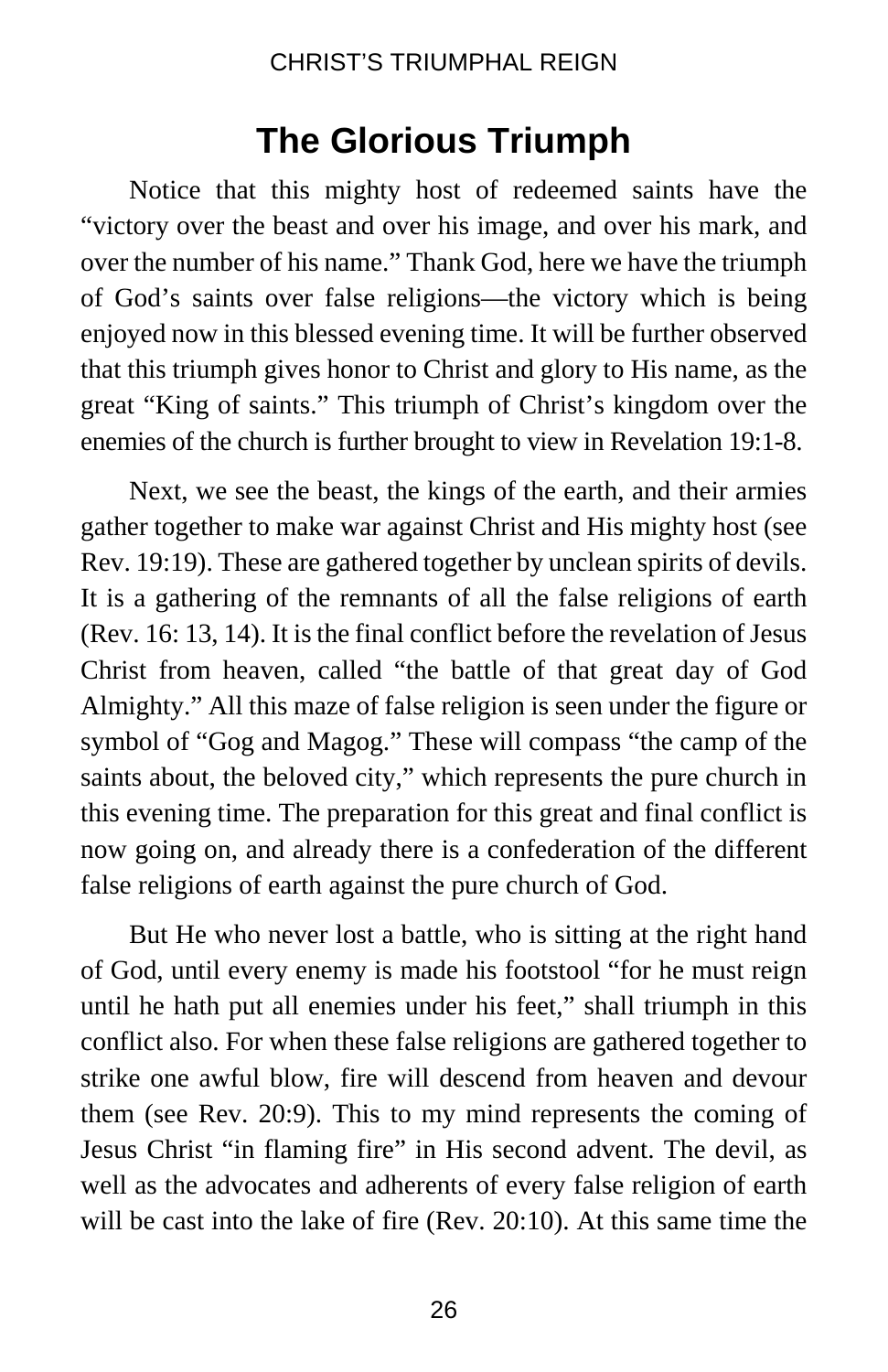universal resurrection of the dead will take place, which will destroy the last enemy—death.

When the last enemy shall be thus destroyed, this particular phase of Christ's reign will have accomplished its purpose and will cease, for He will reign until every enemy is destroyed, which implies that when the last enemy—death—is destroyed, the redemptive reign will end.

But the redemptive reign of Christ has a two-fold purpose. Not only is it intended to destroy all the enemies and antagonistic powers of the church and kingdom, but to restore what was lost through the fall. Christ reigns upon a mediatorial throne for the salvation of a lost world. While the world lasts, Jesus as the Messiah and mediator, must reign. His kingdom of grace and salvation and His reign during this dispensation is for the redemption of mankind. He is the world's advocate and Saviour. In Acts 3:20, 21 we read that "he shall send Jesus Christ which before was preached unto you, whom the heaven must receive until the time of restitution of all things which God hath spoken by the mouth of all his holy prophets since the world began." Christ's kingdom was established to restore to man the very thing he lost through the fall.

The heavens will contain Christ until the last trump is sounded; then Christ will leave the mediatorial throne and take the judgment seat, when the world will be left without an advocate, without a Savior, without further opportunities of redemption. The numberless dead will all come forth, and the multitudes will be summoned before the great tribunal and stand in judgment before the great white throne. At this time "every knee shall bow and every tongue shall confess to the glory of God the Father." Satan, the prince of darkness, with his myriads of demons, together with all the host of apostates and rebels who closed their probationary state in rebellion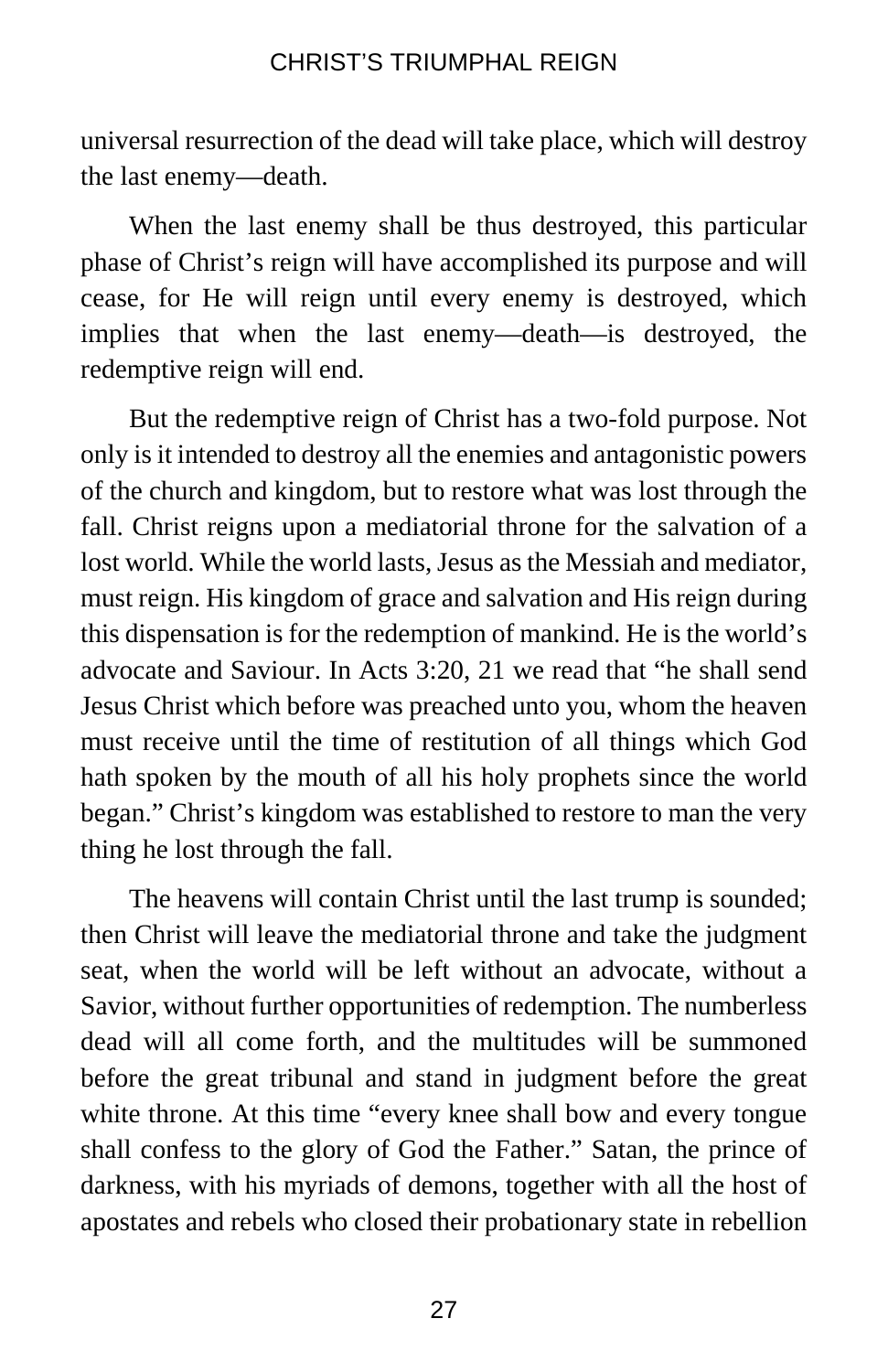against Christ's throne, will fall before Him and acknowledge Him the "King of kings and Lord of lords." This will be the final great triumph. Then with an awful command, He will say to them on the left hand, "Depart from me ye cursed into everlasting punishment,'' and they shall be "punished with an everlasting destruction from the presence of the Lord and to the glory of his power."

Then Christ will receive the innumerable company of redeemed saints who have washed their robes and made them white in the blood of the Lamb. These "shall be caught up to meet the Lord in the air," and after this meeting, He will present them to His Father as the harvest, the fruit, the success and accomplishment of His death and resurrection—and great redemptive reign. This is the "restitution of all things." What God lost in the fall through Satan and sin, Christ now restores as a result of His great work and mission. What a day of triumph! What an hour of rejoicing! From the hour Christ was anointed by the Holy Spirit during His baptism in the Jordan and began preaching the gospel of the kingdom of God, until the judgment scene is closed, the wicked punished, and the righteous rewarded, all things have been committed to the Son. The Father committed the work of redemption and even the work of final judgment to His Son Jesus Christ but when this particular work which has been committed to the Son is accomplished, Christ's reign, or this particular phase of it, ceases, and He delivers back "the kingdom to God, even the Father." The Son Himself will be subject to the Father who will reign "all in all" as from all eternity.

—H. M. Riggle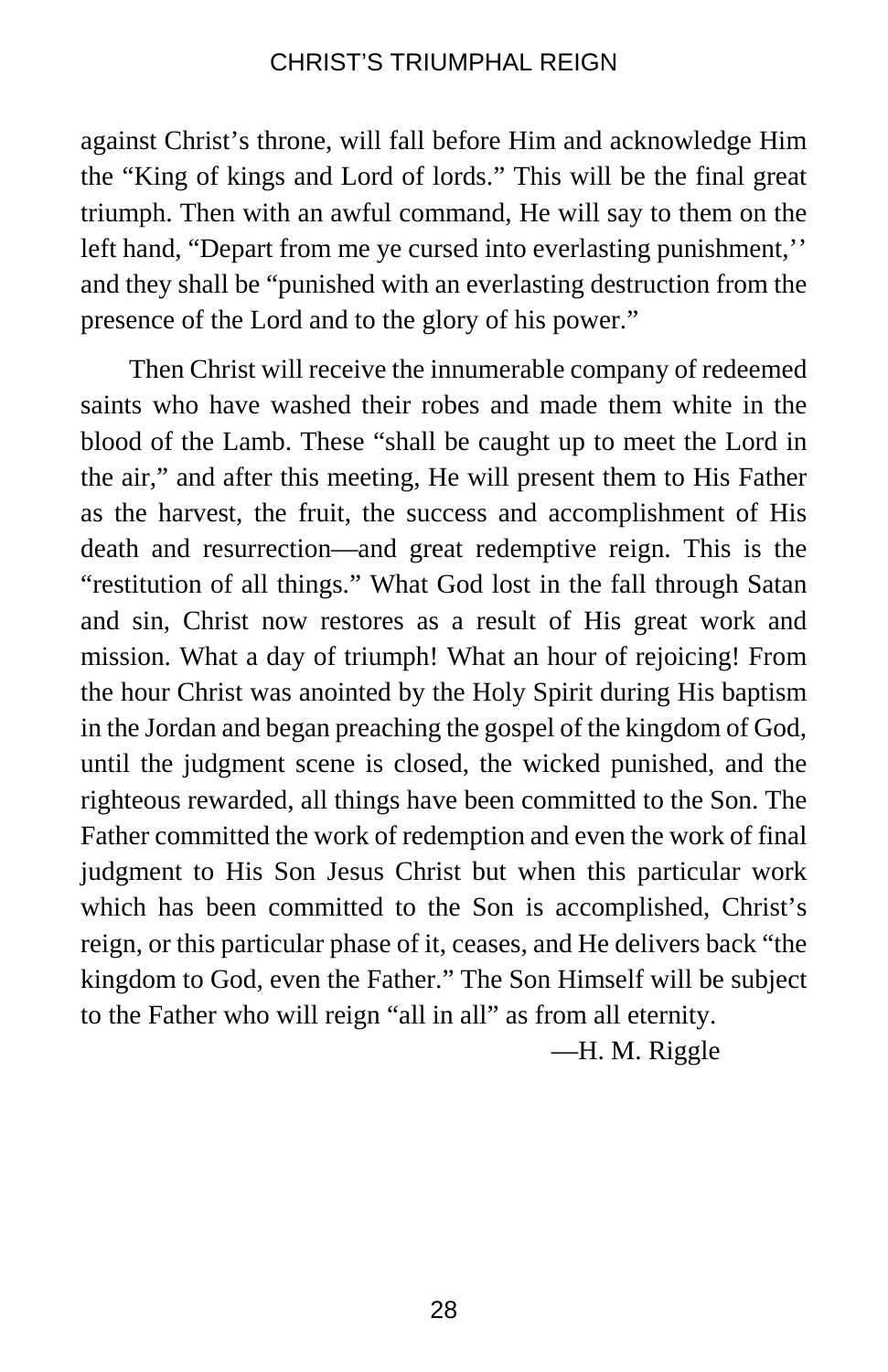# **Eternity**

(A chapter from the book, "Jesus Is Coming Again," by H. M. Riggle.)

"The high and lofty One that inhabiteth eternity, whose name is Holy" (Isa. 57:15). This is the only text in the King James Version of the Scriptures where the word "eternity" occurs. It is probably one of the most comprehensive words in the Bible and in all language. It embraces everything past, present, and future. It comprehends God himself, who "inhabiteth eternity," for he was before all things. If people would only stop long enough in their mad rush through the rattle of social, political, and commercial events, and world affairs that are occupying their minds, and carefully consider the great eternity to which we are all hastily going, this world in which we live would be different. Eternity cannot be measured nor fully comprehended. No cycle of years can estimate it. It is a boundless ocean, a shoreless sea, a "world without end."

The reward of the righteous in heaven and the punishment of the wicked in hell will be to all eternity. The same terms employed to express and to measure the never-ending bliss, glory, and reward of the righteous beyond the resurrection and the judgment are used to express the never-ending torment and punishment of the wicked. There are three words in the New Testament that express eternity, and they are translated from the same Greek word *aionios*. These are eternal, everlasting, and forever. I will consider them in the order given.

First, eternal. With reference to the future state of the righteous: "in the world to come eternal life" (Mark 10:30); "eternal glory" (2 Tim. 2:10); "eternal inheritance" (Heb. 9:15); "a building of God, an house not made with hands, eternal in the heavens" (2 Cor. 5:1). With reference to the future state of the wicked: "is in danger of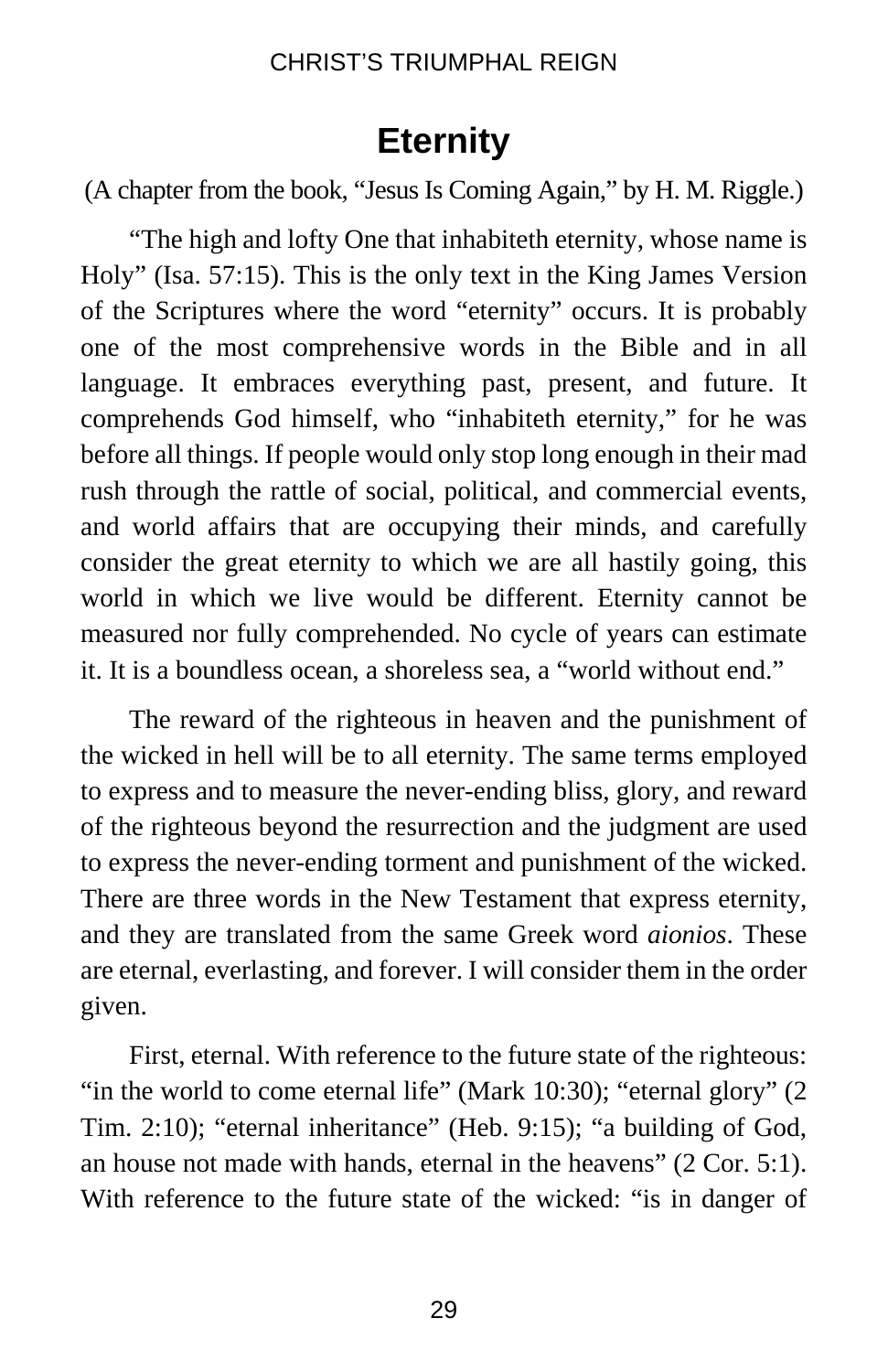eternal damnation" (Mark 3:29); "suffering the vengeance of eternal fire" (Jude 7).

Second, everlasting. With reference to the righteous: "But now being made free from sin, and become servants to God, ye have your fruit unto holiness, and the end everlasting life" (Rom. 6:22); "If ye do these things, ye shall never fall: for so an entrance shall be ministered unto you abundantly into the everlasting kingdom of our Lord and Savior Jesus Christ." (2 Pet 1:10, 11). With reference to the future state of the wicked the same term is employed: "And these shall go away into everlasting punishment: but the righteous unto life eternal." (Matt. 25:46); "Then shall he say unto them on the left hand, Depart from me, ye cursed, into everlasting fire, prepared for the devil and his angels." (vs. 41).

Third, forever. Applied to the future of the righteous: "And they that be wise shall shine as the brightness of the firmament; and they that turn many to righteousness as the stars forever and ever." (Dan. 12:3). "And there shall be no night there; and they need no candle, neither light of the sun; for the Lord God giveth them light: and they shall reign forever and ever." (Rev. 22:5). Now we turn to the eternal state of the wicked: "To whom the mist of darkness is reserved forever." (2 Pet. 2:17). "To whom is reserved the blackness of darkness forever." (Jude 13). Hell was prepared for the devil and his angels. In the day of judgment they will be cast into it. "And the devil that deceived them was cast into the lake of fire and brimstone, where the beast and the false prophet are, and shall be tormented . . . forever and ever." (Rev. 20:10). In the final day of eternal rewards Jesus will sentence the wicked to the same hell of fire and torment (Matt. 25:41). "The same shall drink of the wine of the wrath of God, which is poured out without mixture into the cup of his indignation; and he shall be tormented with fire and brimstone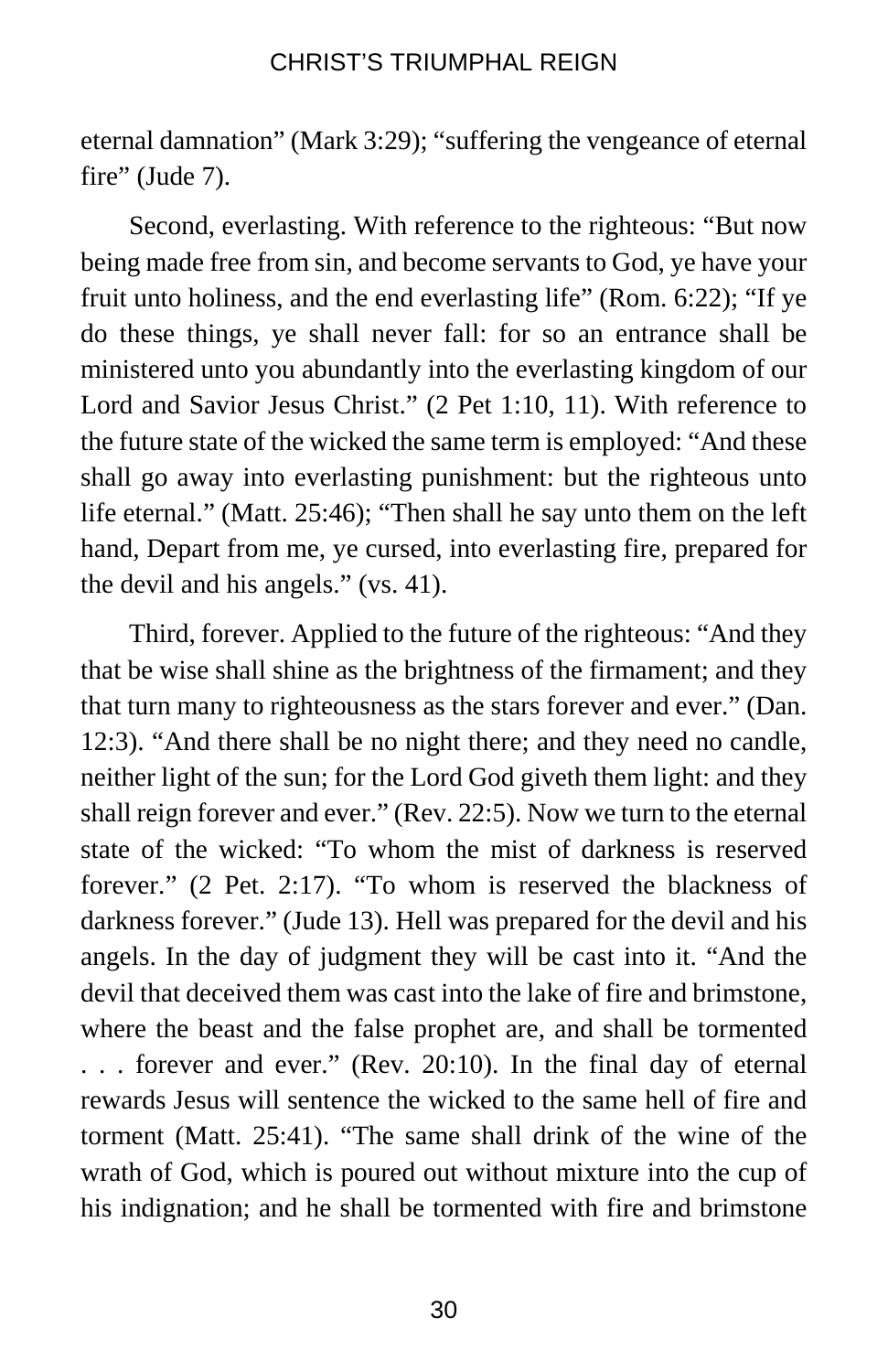in the presence of the holy angels, and in the presence of the Lamb: and the smoke of their torment ascendeth up forever and ever." (Rev. 14:10, 11).

The same words that measure the life, the salvation, and the inheritance of the righteous in heaven, as well as the punishment of the lost in hell, are used to measure the existence of God himself, the endurance of his throne in heaven, and the existence of the Holy Spirit. Let me call your attention to a few examples: "The everlasting God" (Rom. 16:26). "The eternal Spirit" (Heb. 9:14). "King eternal" (1 Tim. 1:17). "The Son abideth ever" (John 8:35). "Thy throne, O God, is forever and ever" (Heb. 1:8). No earthly wisdom can overthrow these solid truths. As long as heaven shall last, as long as the righteous enjoy its felicities, so long will the damnation of the wicked last. I believe it will be profitable to give the definition of these terms by standard authors, and authorities. Everlasting: "Eternal" (Liddell and Scott,) "perpetual" (Young), "without end, perpetual and interminable" (Schleusner), "to eternity" (Cremer), "indeterminate as to duration, eternal" (Baxter), "unlimited as to duration" (Greenfield), "ever-enduring, perpetual, implying eternity, without end" (Robinson, "lasting or enduring forever; endless" (Webster). Eternal: "Of infinite duration; everlasting" (Webster). Forever: "For a limitless time or endless ages" (Webster).

Let us draw some comparisons. Time, the whole period of human history from creation to the end of this world, is but a fragment of eternity. It might be likened to a small island in the midst of the ocean. Gradually its sands are being washed away by the mighty billows which sweep against its shores. At length—God only knows how soon—the billows of eternity will sweep over and wash away the last sands of time and nothing will remain but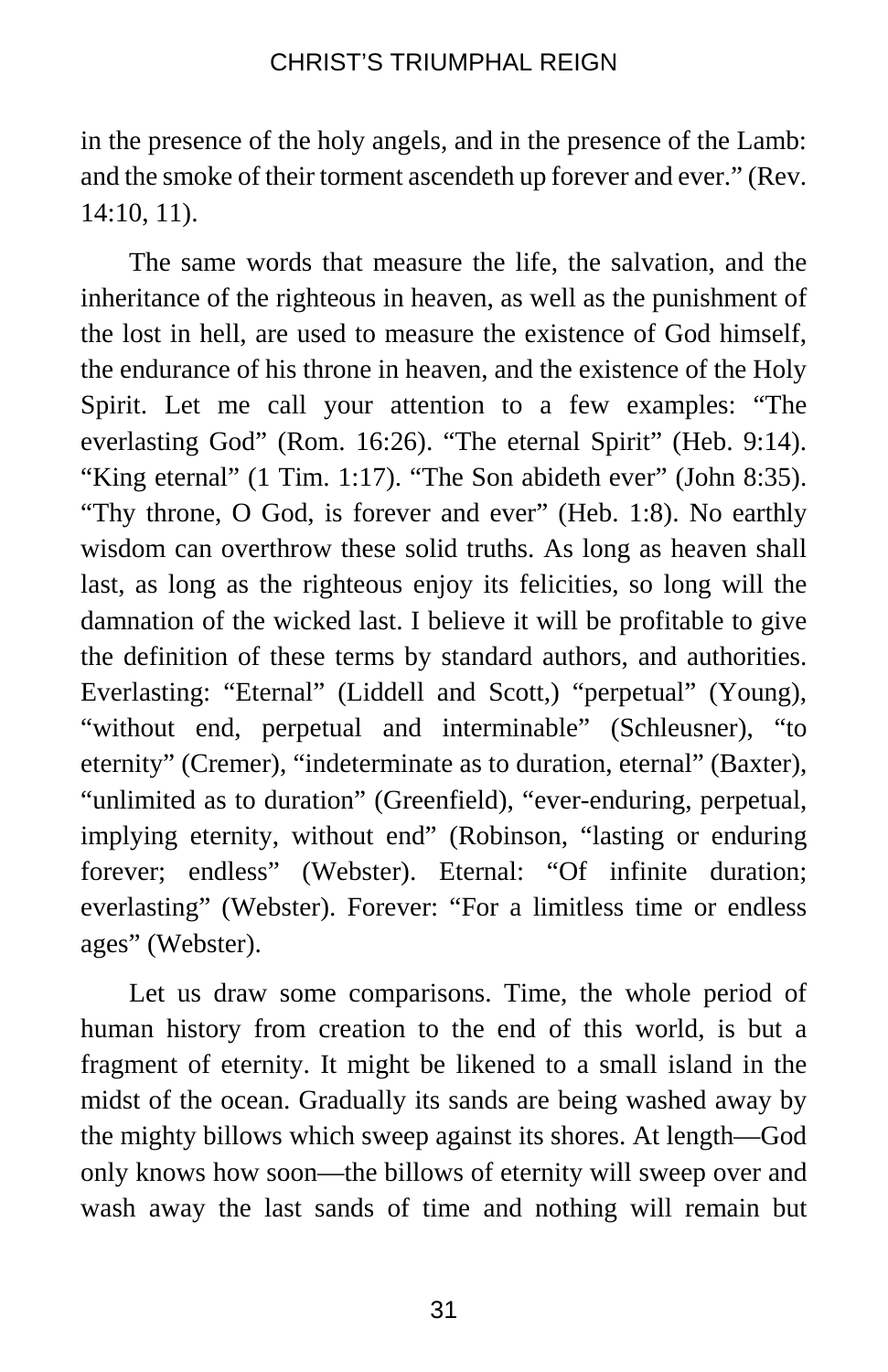eternity. Now, reader, your life and mine are but a very small fragment of time. Let us suppose that the average human life on this earth is seventy years and that the future would last only 100,000 years. Would it not pay to be a Christian? Imagine you would have to suffer as much and endure as many hardships and persecutions as Paul did, even for seventy years. You would have 99,930 more years of glory and happiness with Christ, the angels, and the redeemed hosts of heaven, than all your period of suffering here. Glory to God, my soul says, "Press on to glory." On the other hand, I want to appeal to the sinner on the same basis. Suppose for seventy short years of life here, you could enjoy all the pleasure that sinful life can give, climb to the pinnacle of earthly fame and honor, accumulate riches so you could revel in worldly aggrandizement, and then die without hope. You would have 99,930 more years of torment amidst howling demons and the "weeping and wailing" of the damned in hell than all your years of enjoyment in sin. What a fool you are to live another day in sin!

Listen! 100,000 years do not measure the future. It takes ten hundred thousand years to make a million, and a thousand million to make a billion. I heard a speaker say that approximately one billion minutes have passed since the day Christ was born in Bethlehem. This statement interested me, so I began to count. There are 1,440 minutes in a twenty-four hour day, and 525,600 in a year. Multiply this by the years that have elapsed from the birth of Christ to January 1, 1942, and the sum total is a little over  $1,000,000,000$ . Now think of as many years as there have been minutes since the Savior was born. May we wake up to the realities of the future! It takes a thousand billion to make a trillion, a thousand trillion to make a quadrillion, a thousand quadrillion to make a quintillion, a thousand quintillion to make a sextillion, a thousand sextillion to make a septillion, a thousand septillion to make an octillion, a

32